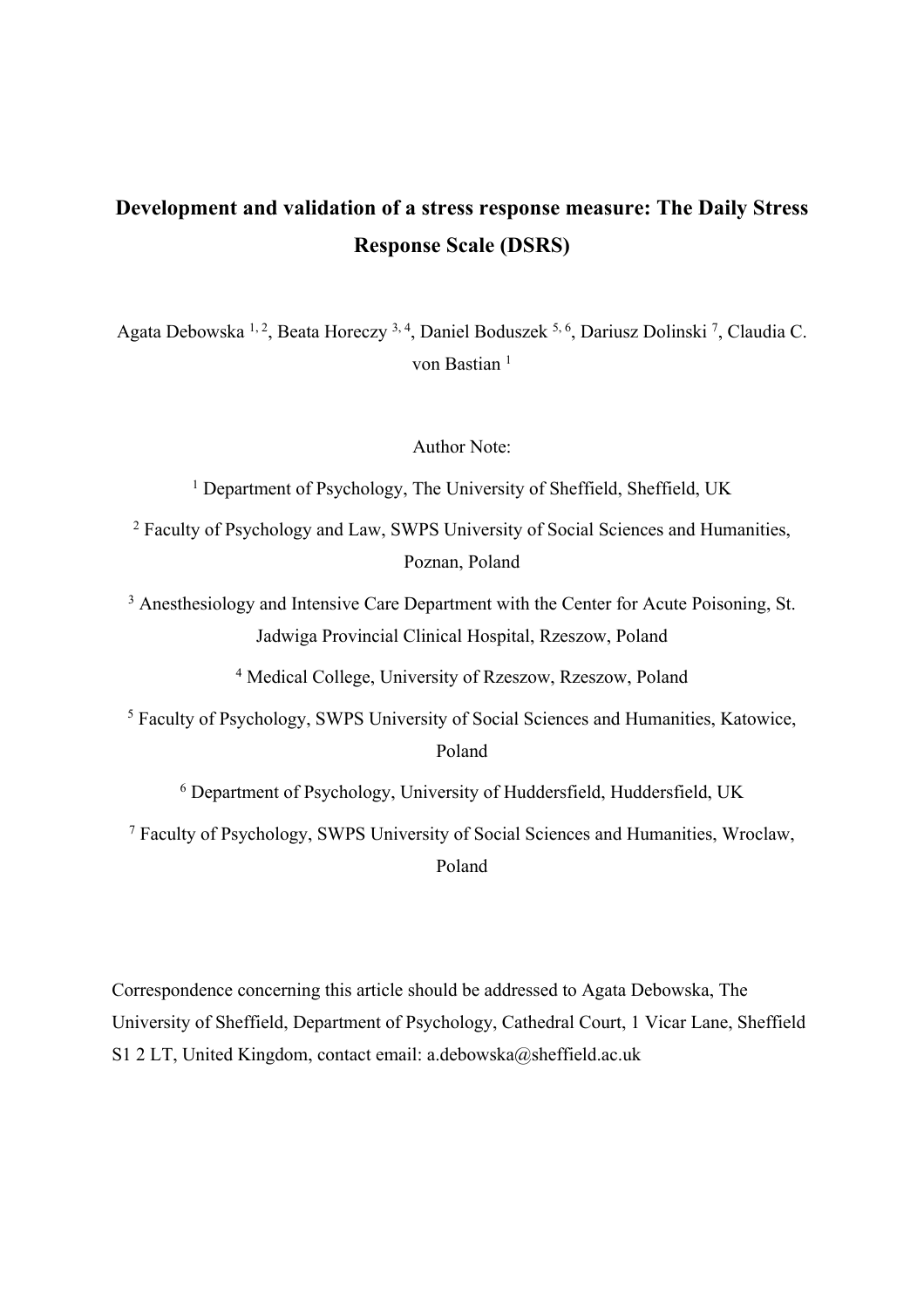## **Abstract**

**Background:** To date, there is a lack of measures for capturing a broad spectrum of psychophysiological stress reactions that can be administered on a daily basis and in different contexts. A need for such a measure is especially salient in settings where stress processes can unfold momentarily and substantially fluctuate daily. Therefore, the main aim of the current study was to develop and validate the Daily Stress Response Scale (DSRS), an instrument capturing a broad spectrum of psychophysiological stress reactions that can be administered in real time and in different contexts.

**Participants and procedure:** The study was conducted in the early stages of the COVID-19 pandemic in Europe. Participants were 7228 (81% female) Polish university students. The data were collected anonymously through self-completion questionnaires. The DSRS was subject to confirmatory factor analyses (CFA).

**Results:** The DSRS is a 30-item, easy-to-use stress response measure with acceptable psychometric properties. Based on CFA results, the scale consists of two subscales, psychological and physiological stress response, which form associations with related external criteria.

**Conclusions:** The DSRS is a reliable and valid measure of psychological and physiological stress reactions that can be used to assess stress response to daily stressors, including those of acute nature, such as a crisis, trauma, or surgery.

*Key words:* Daily Stress Response Scale (DSRS); Stress response; Confirmatory factor analysis (CFA); Criterion-related validity; Coefficient omega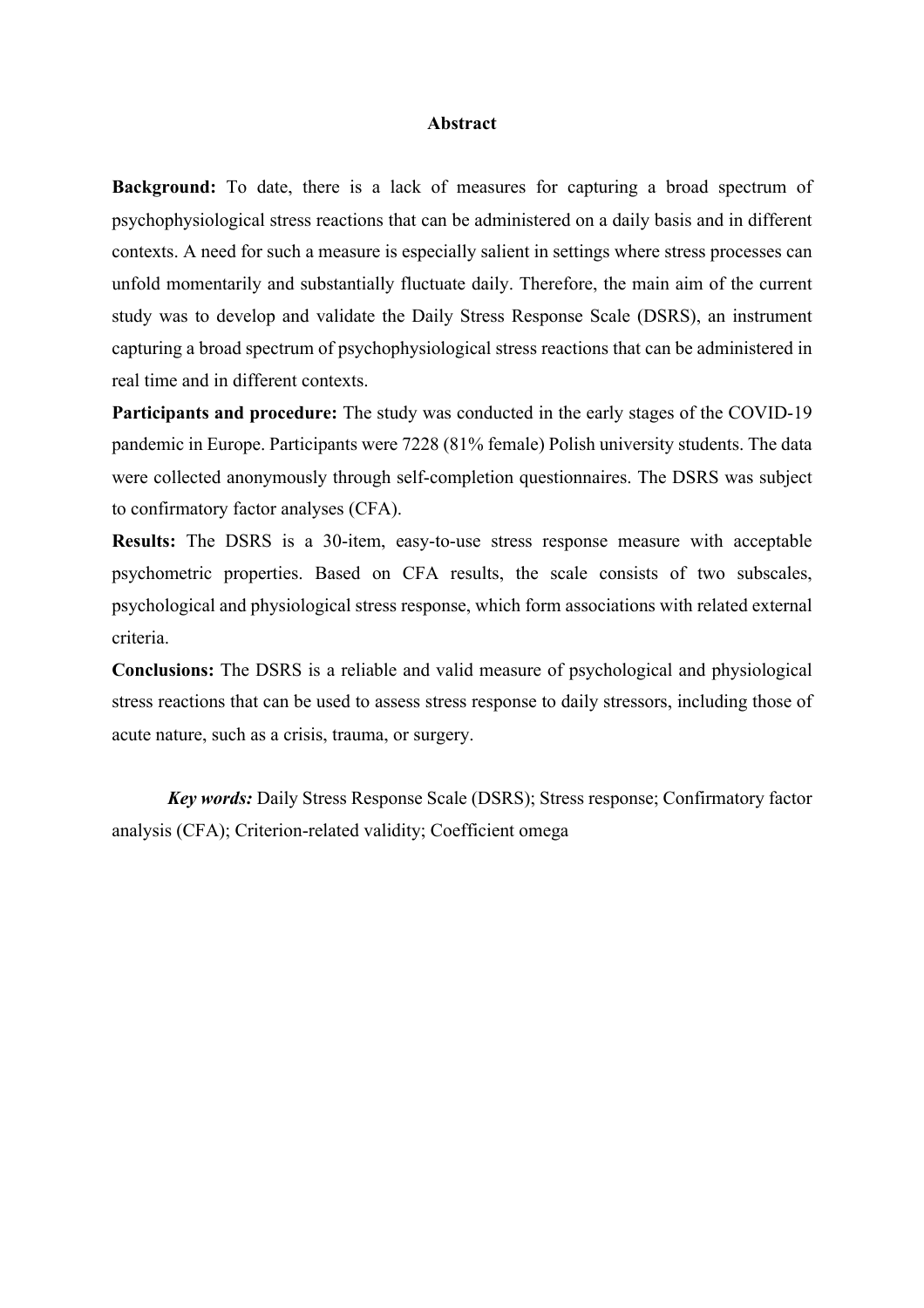## **Introduction**

Stress is an important construct in psychological and medical research. However, stress is broadly defined and the term is used to refer to various processes, including exposure to potentially stressful situations, perception of those potentially stressful situations, and neural responses to those events (Epel et al., 2018). Although some existing stress scales contain items referring to situations which may induce stress reactions (e.g., workplace stress scales such as the nursing stress scale, Gray-Toft & Anderson, 1981), the perception of stress is a transactionally-based process, guided by a person's cognitive appraisal of an event and individual sensitivities to stress. This indicates that the same situation can be stress-inducing for one person and neutral for another (Hobfoll, 1989; Lazarus & Folkman, 1984). On a biological level, response to stress is mediated by two major stress systems, the hypothalamuspituitary-adrenal (HPA) axis and the sympathetic nervous system (SNS). Together, the activation of these systems orchestrates various psychological (e.g., feelings of anxiety, frustration, tension, and rumination) and physiological (e.g., increased heart rate, accelerated breathing, muscle tension) processes (Desborough, 2000; Epel et al., 2018; Gagnon & Wagner, 2016; Payne, 1999).

Although most aspects of stress response are adaptive (e.g., breathing accelerates to allow for extra oxygen supply), repeated psychophysiological reactivity can occur when a person perceives a discrepancy between the demands of the situation and their ability to cope with those demands (Caplan, 1983). In such maladaptive stress processes, an individual may experience elevation in affective states, such as anxiety and worry, as well as in physiological states, such as vigilant preparedness reflected in the over-activation of the SNS (Epel et al., 2018). Notably, increased levels of stress over an extended period of time have been associated with negative mental health (e.g., depression, anxiety, substance abuse) and physical health (e.g., cardiovascular disease, high blood pressure, obesity, diabetes) outcomes (Cohen et al., 2007; Hammen, 2005). Exposure to extremely stressful events (i.e., an acute stressor) may increase the risk of cardiovascular problems (Holman et al., 2008) and post-traumatic stress disorder (PTSD; Shalev et al., 1998). Prior research has also indicated that stress experienced during hospitalisation can lead to reduced outcomes in patients undergoing surgeries, including post-operative delirium (e.g., Cerejeira et al., 2013). In addition, stress can be indirectly related to suicidality. Specifically, Cheng and Chan (2007) reported that exposure to stressful events increased suicidality through intensifying depression, substance use, and death acceptance.

To date, there is a lack of measures for capturing a broad spectrum of psychophysiological stress reactions that can be administered repeatedly. A need for such a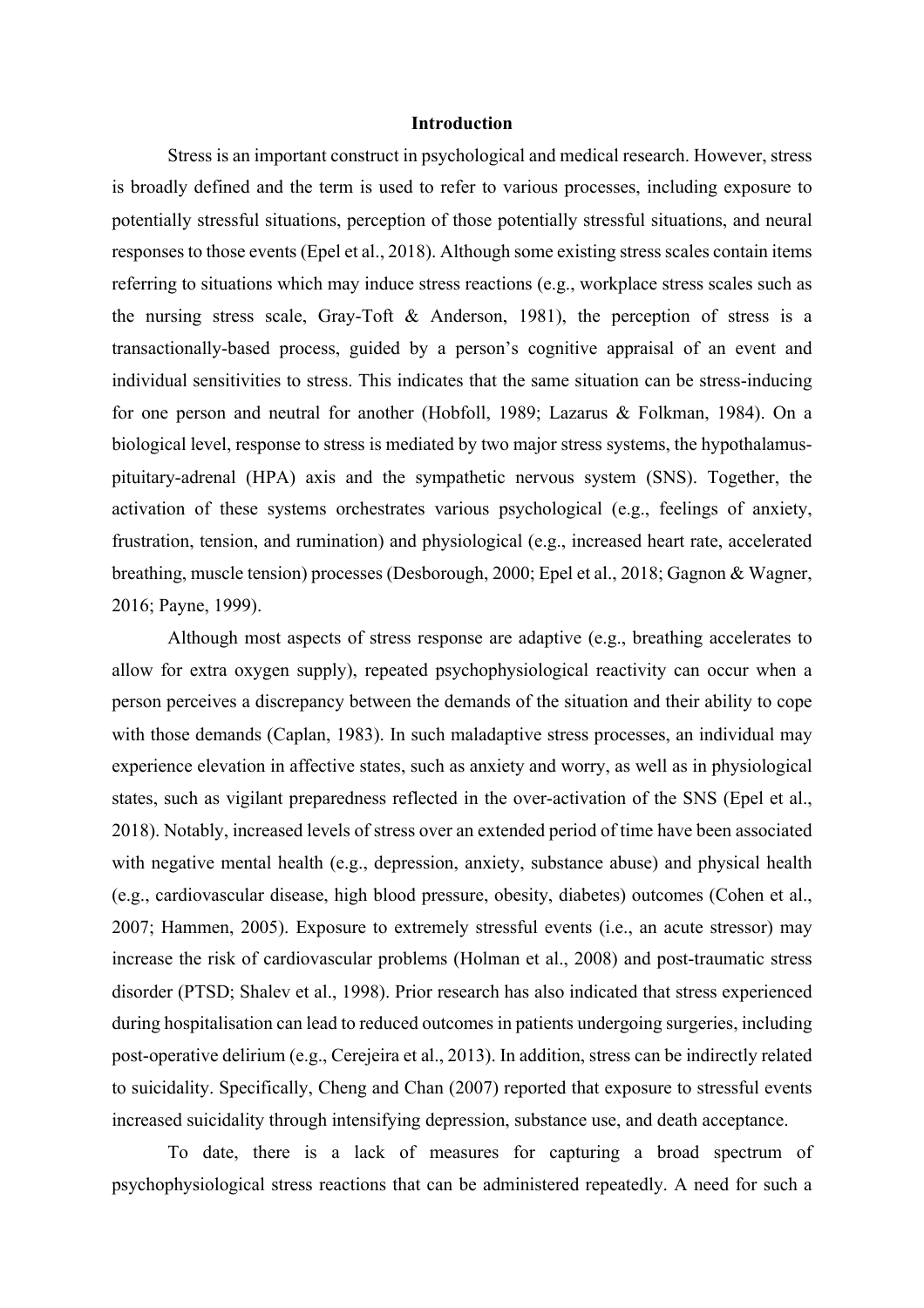measure is especially salient in contexts where stress processes can unfold momentarily and substantially fluctuate on a daily basis, for example stress responses to a crisis, trauma, surgery, or hospitalisation. In such contexts, measures assessing stress over a one-week or one-month period are not suitable as they fail to capture the momentary and changing nature of stress reactions. In addition, measures with a longer reporting time period are subject to retrospective reporting bias. This is a serious limitation in the context of stress measurement because stress can affect autobiographical memory recall (Pezdek, 2003). Assessment of stress reactions which would allow for frequent repeated sampling of participants' experiences in real time aligns with the ecological momentary assessment (EMA) method, which is hailed for its ability to minimise recall bias and maximise ecological validity (Shiffman et al., 2008).

The current study was conducted in the early stages of the COVID-19 pandemic, i.e., when crisis-induced stress was very likely to occur. The time of widespread outbreaks of infectious diseases can be emotionally challenging and stressful to all persons affected, and in particular those sub-groups of the population that are at an increased risk of mental health problems. One such vulnerable group constitute university students (Wang et al., 2020). Theoretically, high sensitivity to stress among university students is not surprising. Specifically, young university students (aged between 18-24 years) are in a transitional developmental stage between late adolescence and adulthood. The so-called "emerging adulthood" is a difficult stage of development as it requires young adults to gain independence and self-sufficiency, as well as build and maintain intimate relationships. Achieving these important developmental milestones can be stress-arousing and anxiety-provoking (Arnett, 2004; Meadows et al., 2006; Zirkel, 1992; Zirkel & Cantor, 1990). At the same time, all university students, regardless of their developmental stage, have to face stressors associated with academic and financial demands that may have an adverse effect on their mental health (Dusselier et al., 2005). In considering the volume and diversity of demands that students have to deal with, any additional strain can be appraised as particularly negative or threatening.

# **The current study**

Taken together, there is a need for a measure of stress that is easy to administer and score and can reliably assess a broad pattern of physiological and psychological responses repeatedly and in real time. Therefore, the first aim of the current study was to develop the Daily Stress Response Scale (DSRS) – a self-report scale designed to assess psychological and physiological reactions to daily stressors, including acute stressors, in a context-free manner. Another aim was to examine the psychometric properties (including factor structure, coefficient omega, and criterion-related validity) of the DSRS. The evaluation of the DSRS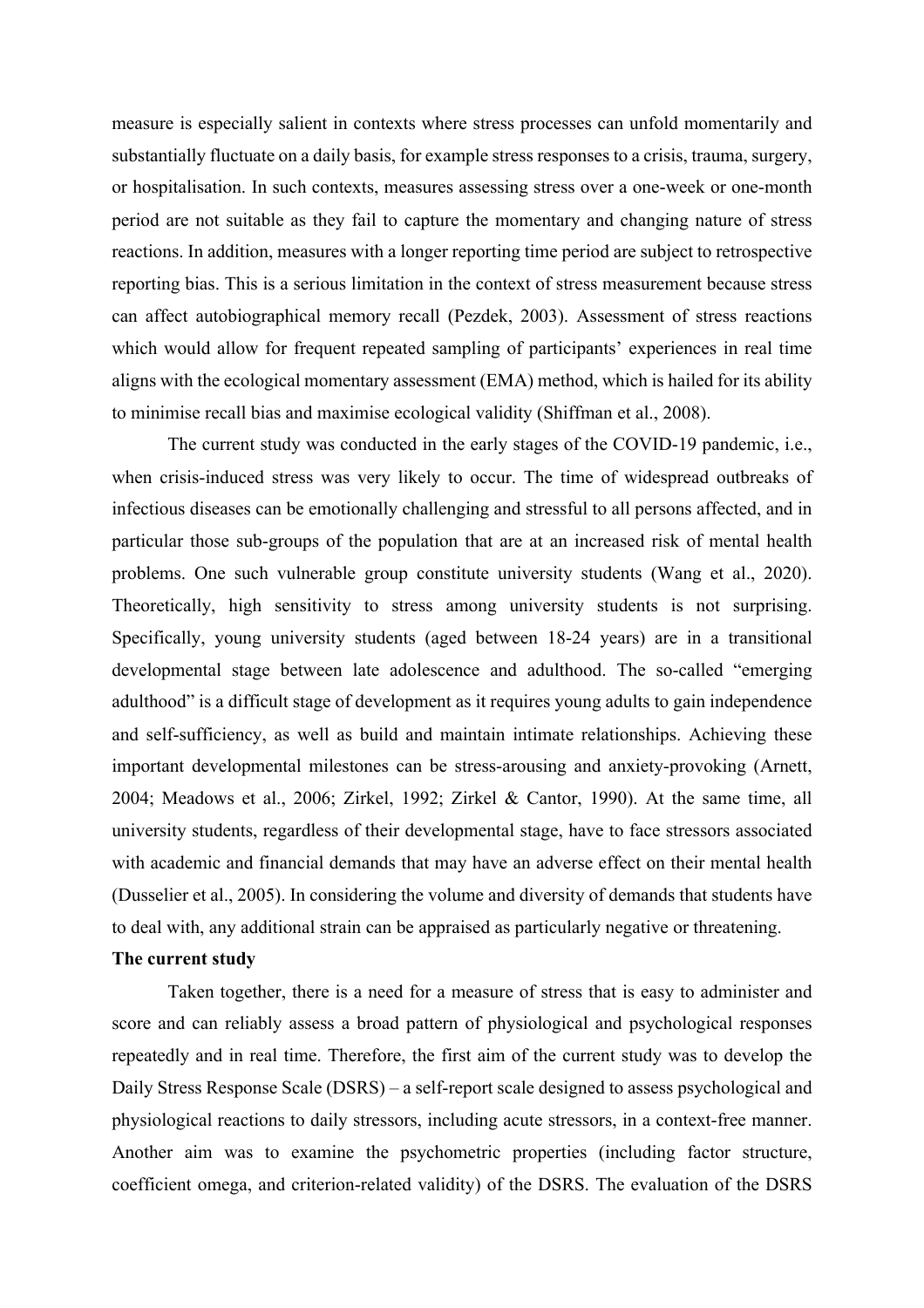factor structure was achieved using confirmatory factor analysis. The evaluation of criterionrelated validity was accomplished through the strategy of correlating the DSRS subscale scores with two previously validated self-report measures of stress and several self-report measures of traits related to the construct of stress (depression, anxiety, and suicidality). In considering students' standing as a vulnerable population in terms of sensitivity to stress, the scale was validated among a large sample of university students during the early stages of the COVID-19 crisis.

# **Predictions**

Given that response to stress is a mixture of physiological and psychological processes, we predicted that the DSRS would be best captured by two latent factors – psychological and physiological stress response. We also predicted that the DSRS scores would form moderate to strong positive correlations with the scores on already established measures of stress. Since those existing instruments consist predominantly of items assessing psychological reactions to stress, we predicted that those correlations would be stronger for the psychological subscale of the DSRS. Further, we predicted that both DSRS subscales would form moderate positive correlations with depression and anxiety scores. Finally, since the relationship between stress and suicidality appears to be indirect (see Cheng & Chan, 2007), we predicted that the DSRS subscales would form weak positive correlations with suicidality. Given the lack of research in the area distinguishing between psychological and physiological responses to stress, we did not form any *a priori* hypotheses regarding which DSRS subscales would form stronger associations with depression, anxiety, and suicidality.

### **Methods**

## **Participants**

The present analyses are based on data collected among Polish university students in the early stages of the COVID-19 pandemic (March – April 2020). In total, 11,380 individuals accessed our online survey link and 10,056 consented to participate in the study, giving an 88% response rate. A total of 409 participants did not meet the study inclusion criteria (i.e., being a student at a Polish university and being fluent in Polish). Of the 9,647 participants who met the study inclusion criteria, 7,228 (81% female) returned satisfactory data. Therefore, the total completion rate was 75%. Age ranged from 18 to 61 years ( $M = 22.79$ ,  $SD = 4.40$ , Median = 22). As for the level of study, 1,761 (24.5%) participants were first year undergraduate students, 1,273 (17.7%) were second year undergraduate students, 1,384 (19.3%) were third year undergraduate students, 1,385 (19.3%) were first year Master's or fourth year medical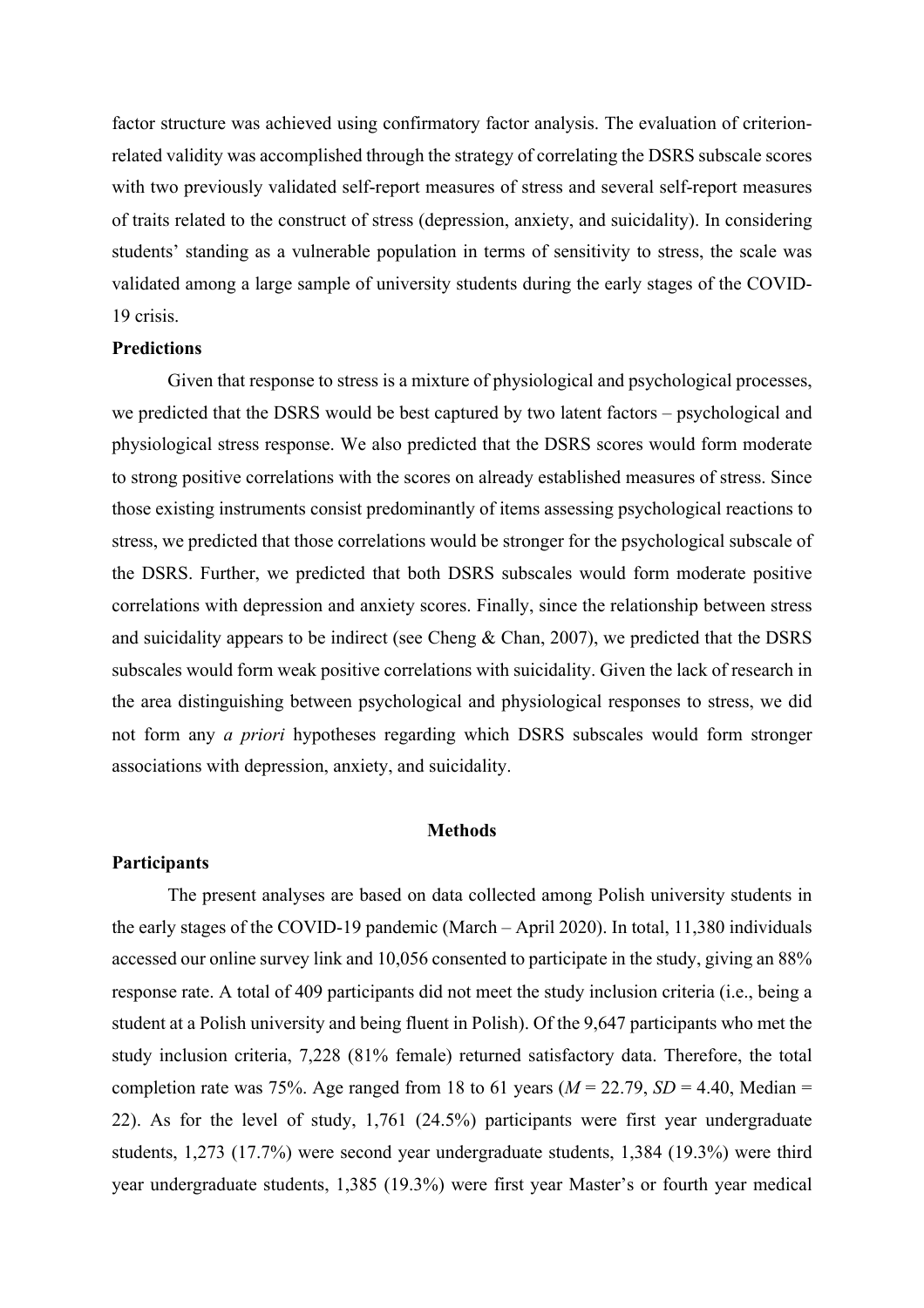students, 1,264 (17.6%) were second year Master's or fifth/sixth year medical students, and 114 (1.6%) were postgraduate taught or postgraduate research students. As for the subject of study, 1,480 (20.6%) participants were psychology students, 1,075 (14.9%) were medical sciences students (including medicine, nursing, and paramedic science), and 4,638 (64.5%) were enrolled on other courses (such as engineering, law, administration, biology, archaeology, and architecture). The vast majority of participants (97.5%) were Caucasian and born in Poland, which reflects the composition of the Polish society.

### **Data collection**

Ten large universities from all regions of Poland as well as the Students' Parliament of the Republic of Poland, which is an organisation that brings together local governments from all universities, participated in the study. Students were invited to participate in the study via email invitations sent by university representatives and announcements made on official institutional social media sites. The data were collected anonymously through self-completion questionnaires. Informed consent was requested from each participant and ethical clearance was obtained from the research and ethical committees at all relevant institutions.

## **Scale development procedures and other instruments**

*Daily Stress Response Scale* (DSRS) was developed to assess daily stress response. Item generation for the DSRS relied on theoretical considerations and discussions with a panel of experts (psychologists and medical doctors). Initially, we assembled 26 items reflecting psychological (emotional and cognitive) stress reactions and 26 items reflecting physiological stress reactions. The initial item pool was sent to 20 medical doctors and psychologists who were asked to evaluate clarity and conciseness of scale items, assess whether each item taps into the construct we intended to measure, and to advise us on which items should and should not be included in the final version of the scale. As a result of this content validity exercise, the item pool was reduced to 30 items (15 for each dimension). Therefore, the DSRS is a 30-item measure assessing psychological (15 items) and physiological (15 items) reactions to stress. For each statement, respondents are asked to indicate on a 5-point Likert scale  $(0 = "never", 1$  $=$  "rarely", 2 = "occasionally", 3 = "a lot of the time", 4 = "nearly all the time") to what extent it applied to them during the last 24 hours. Scores on each subscale range from 0 to 60, with higher scores indicating increased levels of psychological or physiological stress. In the current sample, Cronbach's alpha for psychological and physiological stress responses were .95 and .91, respectively.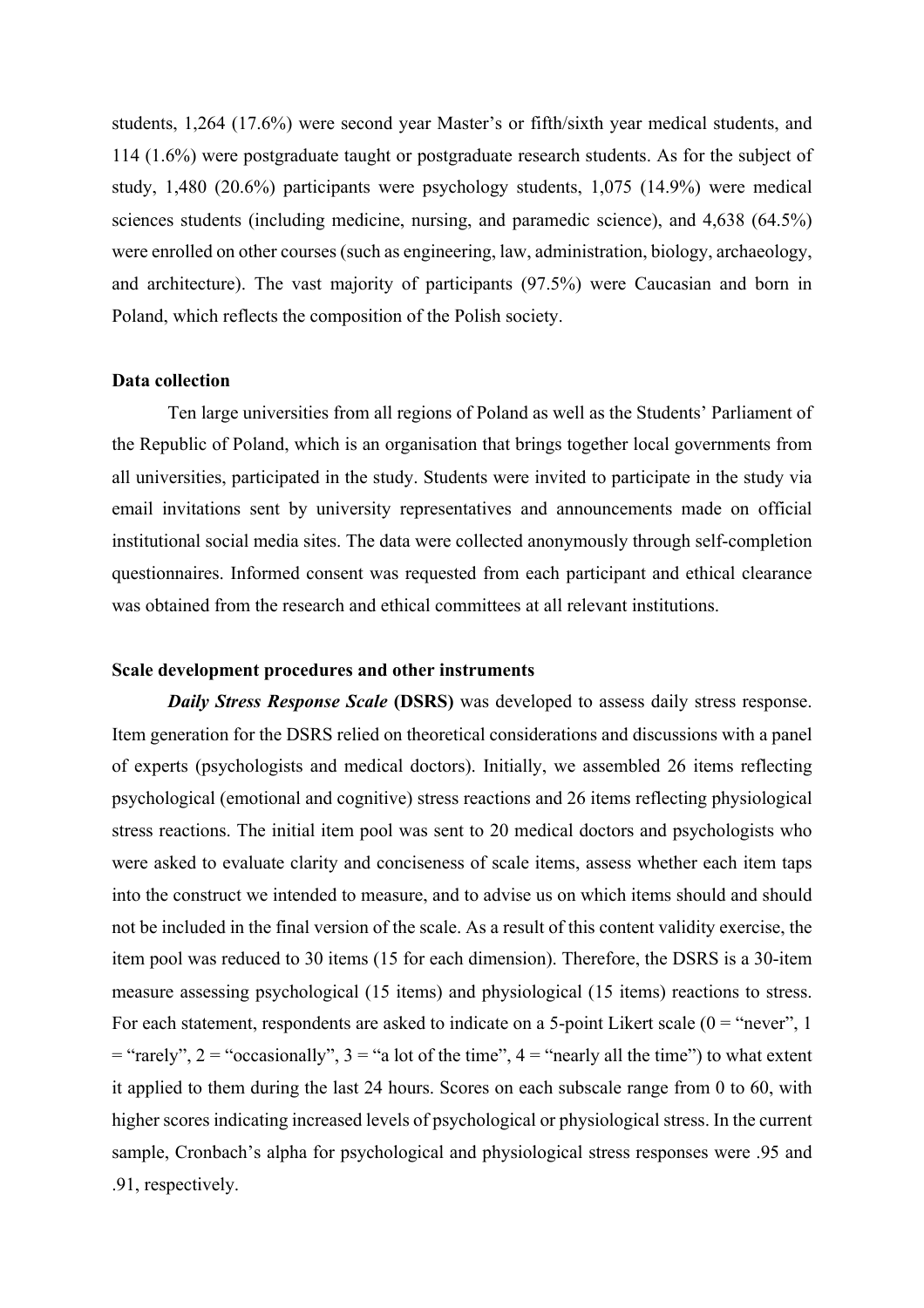*Depression Anxiety Stress Scales* (DASS; Lovibond & Lovibond, 1995; Polish adaptation: Makara-Studzińska et al., 2022) is a 21-item measure that includes three subscales assessing symptoms of depression (7 items), anxiety (7 items), and stress (7 items). For each statement, respondents are asked use a 4-point Likert scale to indicate to what extent it applied to them during the last week (from  $0 =$  "did not apply to me at all" to  $3 =$  "applied to me very much or most of the time"). Scores on each subscale range from 0 to 21, with higher scores indicating increased levels of depression, anxiety, or stress. In the current sample, Cronbach's alphas for depression, anxiety, and stress scores were .87, .84, and .88 respectively.

*The Depressive Symptom Inventory – Suicidality Subscale* (DSI-SS; Joiner et al., 2002; Metalsky & Joiner, 1997) is a 4-item self-report questionnaire designed to identify the frequency and intensity of suicidal ideation and impulses. In the current study, respondents were asked to report on suicidal ideation and impulses over the past 24 hours. Scores on each item range from 0 to 3 and, for the inventory, from 0 to 12, with higher scores reflecting greater severity of suicidal ideation. The Polish version of the DSI-SS was developed using the translation/back-translation method. Discrepancies were resolved by discussion. Cronbach's alpha for the entire sample was .93.

*Perceived Stress Scale* (PSS; Cohen, Kamarck, & Mermelstein, 1983; Polish adaptation: Juczyński & Ogińska-Bulik, 2009) is a 10-item measure assessing how different situations affect an individual's feelings and perceived stress. Respondents are asked to indicate how often they had certain feelings and thoughts in the last month on a 5-point Likert scale (from  $0 =$  "never" to  $4 =$  "very often"). Total scale scores range from 0 to 40, with higher scores indicating increased levels of stress. Cronbach's alpha in the current sample was .85.

*Lie scale*. To control for social desirability bias, we used three items from the Eysenck Personality Questionnaire-Revised Lie scale (Eysenck, Eysenck, & Barrett, 1985). These were: (1) "Are all your habits good and desirable ones?"; (2) "Have you ever taken anything (even a pin or button) that belonged to someone else?"; (3) "Have you ever said anything bad or nasty about anyone?". The items were scored using a Yes/No format. Total scores ranged from 0 to 3, with higher scores indicating greater social desirability in responses. Socially desirable responding was operationalised as an overall score at or above 2. Three hundred and sixtyeight (368) participants recorded a score of 2 and 42 participants recorded a score of 3. These participants were excluded from analyses. The Polish version of the scale was developed using the translation/back-translation method. Discrepancies were resolved by discussion.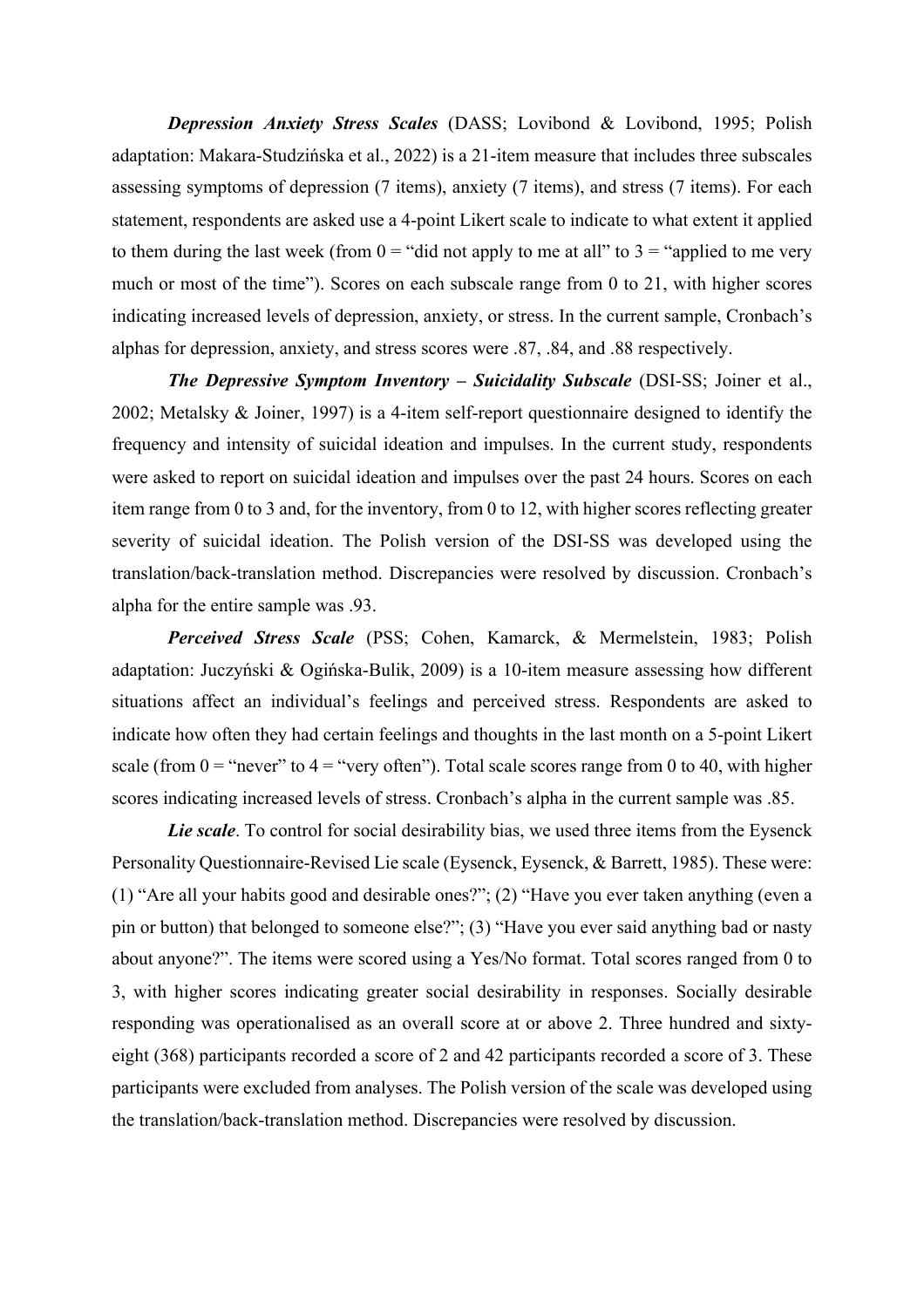## **Analytical procedure**

Descriptive statistics were calculated using SPSS version 26. The dimensionality and construct validity of the DSRS were assessed using confirmatory factors analysis (CFA). Two competing models of the DSRS were specified and tested using Mplus version 7.4 (Muthén & Muthén, 1998-2015) with WLS estimation. Model 1 is a one-factor solution in which all 30 DSRS items load on a single latent factor of stress reaction. Model 2 is a correlated two-factor solution where 15 items load on the psychological stress response factor and the remining 15 items load on the physiological stress response factor.

The overall fit of each model and the relative fit between models were assessed using a range of goodness-of-fit statistics: the  $\chi^2$  statistic, the Comparative Fit Index (CFI; Bentler, 1990), and the Tucker Lewis Index (TLI; Tucker & Lewis, 1973). Fit is considered acceptable if the CFI and TLI values are above .90 and good if they are above .95 (Van de Schoot, Lugtig, & Hox, 2012). The Root Mean Square Error of Approximation (RMSEA; Steiger, 1990) with 90% confidence interval is also presented. RMSEA values of about .05 or less indicate a good error of approximation in the population (Browne & Cudeck, 1993).

Criterion-related validity for the DSRS subscales was assessed using a series of pairwise correlation coefficients calculated in SPSS. In addition, the reliability of the DSRS was examined using coefficient omega (McDonald, 1999).

#### **Results**

Descriptive statistics for two DSRS factors (psychological stress reactions and physiological stress reactions), PSS, DASS stress, DASS anxiety, DASS depression, and suicidality are presented in Table 1.

| Descriptive statistics for the Continuous rariables |       |           |                  |               |  |  |  |  |  |
|-----------------------------------------------------|-------|-----------|------------------|---------------|--|--|--|--|--|
| Variables                                           | M     | <i>SD</i> | Observed Min.    | Observed Max. |  |  |  |  |  |
| <b>DSRS</b> Psychological                           | 27.86 | 14.33     | $\theta$         | 60            |  |  |  |  |  |
| <b>DSRS</b> Physiological                           | 12.43 | 10.48     | $\boldsymbol{0}$ | 60            |  |  |  |  |  |
| <b>PSS</b>                                          | 21.06 | 6.90      | $\theta$         | 40            |  |  |  |  |  |
| <b>DASS</b> Stress                                  | 17.03 | 10.78     | $\boldsymbol{0}$ | 42            |  |  |  |  |  |
| <b>DASS Anxiety</b>                                 | 9.21  | 9.11      | $\boldsymbol{0}$ | 42            |  |  |  |  |  |

**Table 1** 

| Descriptive Statistics for the Continuous Variables |  |  |  |
|-----------------------------------------------------|--|--|--|
|-----------------------------------------------------|--|--|--|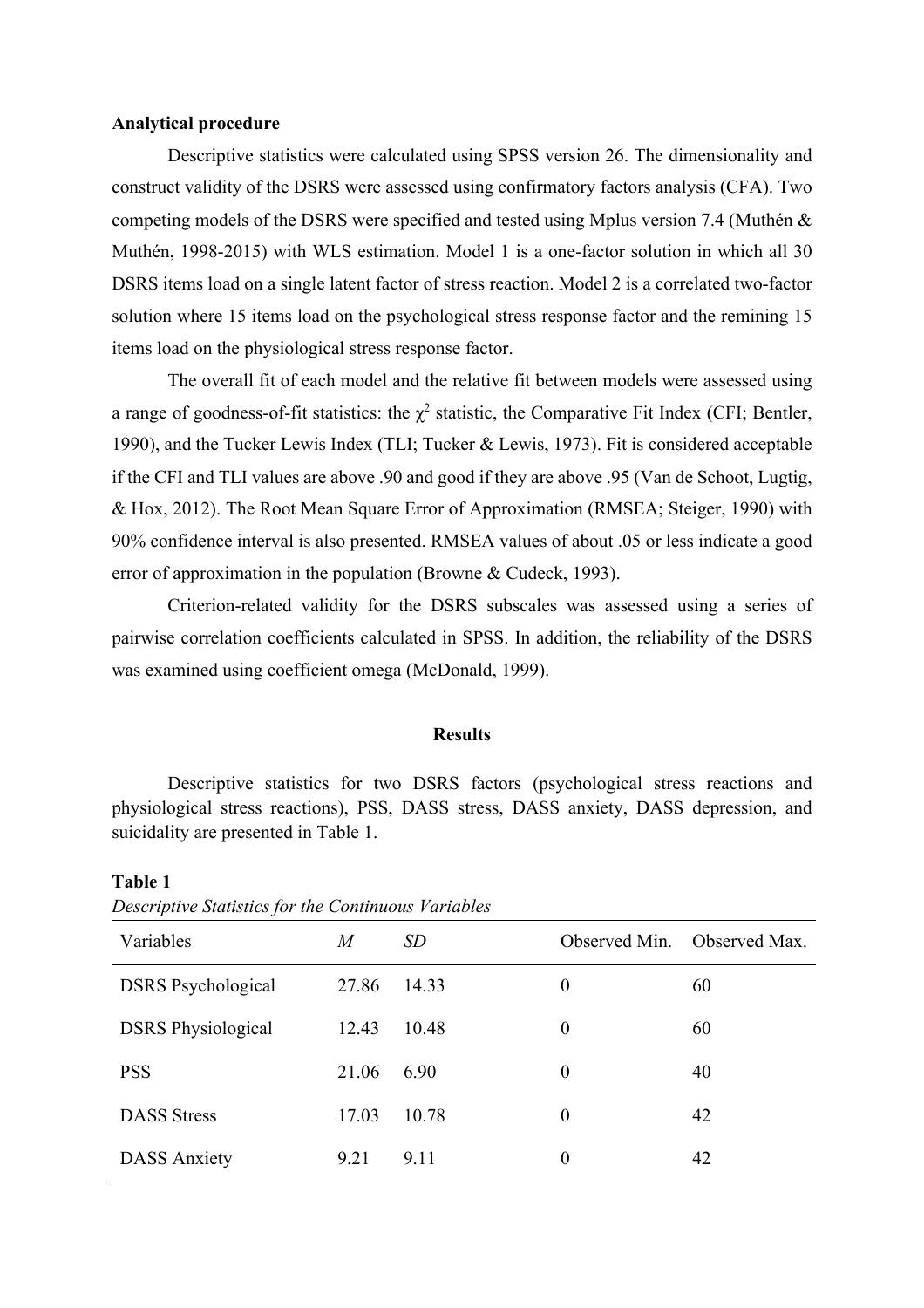| <b>DASS</b> Depression | 14.28 10.80 |      |  |
|------------------------|-------------|------|--|
| Suicidality            | 1.30        | 2.09 |  |

*Note*. DASS = Depression, Anxiety and Stress Scale; DSRS = Daily Stress Response Scale; PSS = Perceived Stress Scale.

Fit indices for two alternative models of the DSRS are presented in Table 2. The twofactor correlated model provides the best fit to the data based on all statistics (CFI = .98, TLI  $= .98$ , RMSEA  $= .045$  [90% CI  $= .044/.046$ ]).

# **Table 2**

*Fit Indices for Two Alternative Models of the DSRS Scale*

| <b>Models</b>                                     | $\chi^2$                    | df — |  | <b>CFI TLI RMSEA 90% CI</b> |           |
|---------------------------------------------------|-----------------------------|------|--|-----------------------------|-----------|
| 1. One-factor                                     | $6650.70*$ 405 .97 .96 .049 |      |  |                             | .048/.050 |
| 2. Correlated 2 factors 5848.75* 404 .98 .98 .045 |                             |      |  |                             | .044/.046 |

*Note.* CFI = Comparative Fit Index; CI = Confidence Interval;  $df =$  degrees of freedom; RMSEA = Root-Mean-Square Error of Approximation; TLI = Tucker Lewis Index;  $\chi^2$  = chi square goodness of fit statistic. \* Indicates  $\chi^2$  are statistically significant ( $p < .05$ ).

The appropriateness of the two-factor correlated model of the DSRS has also been determined based on parameter estimates. As shown in Table 3, all items displayed statistically significant factor loadings. All factor loadings were acceptable, ranging from .88 to .98 for the psychological stress response subscale and .77 to .95 for the physiological stress response subscale.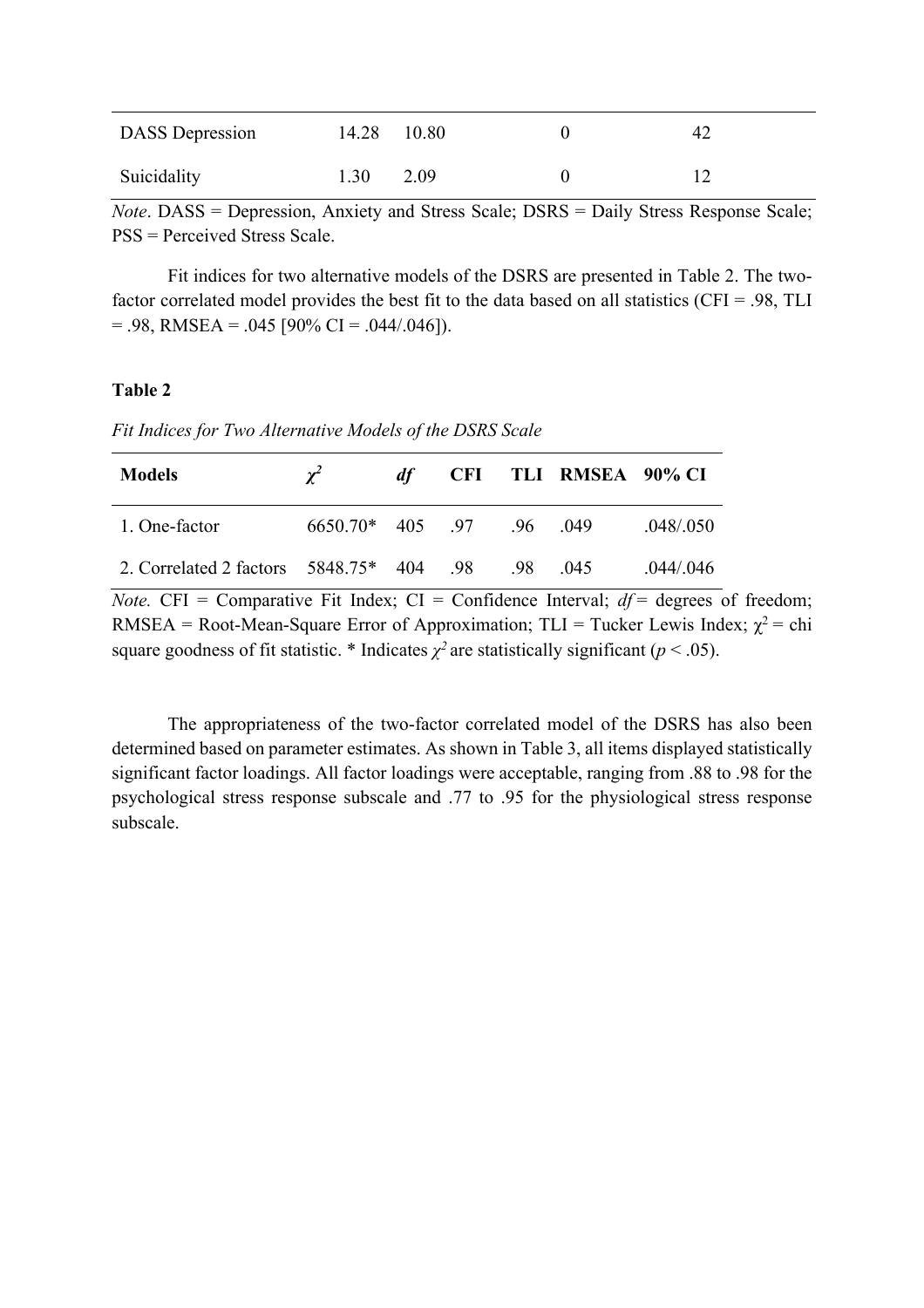# **Table 3**

*Standardized Factor Loadings for the Two Factors of the Daily Stress Response Scale – DSRS (correlation between the two latent variables =* 

*.89)*

| <b>DSRS</b> items                                                                                                              | <b>PS</b> | PH  |
|--------------------------------------------------------------------------------------------------------------------------------|-----------|-----|
| I have felt upset.                                                                                                             | .92       |     |
| I have felt anxious.                                                                                                           | .92       |     |
| I have felt tearful.                                                                                                           | .91       |     |
| I have felt uneasy.                                                                                                            | .95       |     |
| I have been feeling overwhelmed.                                                                                               | .94       |     |
| I have felt afraid.                                                                                                            | .95       |     |
| I have been unable to concentrate.                                                                                             | .90       |     |
| My thoughts have been mostly negative.                                                                                         | .95       |     |
| My thoughts have been racing.                                                                                                  | .88       |     |
| I have been worried.                                                                                                           | .95       |     |
| I have been thinking over and over about things that have upset me.                                                            | .96       |     |
| I have been easily distracted.                                                                                                 | .90       |     |
| I have been thinking over and over about things that have made me nervous.                                                     | .95       |     |
| I have found it difficult to shake off negative feelings.                                                                      | .97       |     |
| I have found it difficult to shake off negative thoughts.                                                                      | .98       |     |
| I have experienced breathing difficulties (e.g., fast or heavy breathing, shortness of breath) even in the absence of physical |           | .93 |
| exertion.                                                                                                                      |           |     |
| My heart has been beating fast even in the absence of physical exertion.                                                       |           | .94 |
| I have felt tension in the muscles of my body (e.g., tension in the neck or shoulders).                                        |           | .82 |
| I have had abdominal pains (e.g., stomach cramps or a dull ache in the tummy).                                                 |           | .84 |
| My mouth has felt dry.                                                                                                         |           | .77 |
| I have vomited or felt like vomiting.                                                                                          |           | .84 |
| I have felt chest pains.                                                                                                       |           | .88 |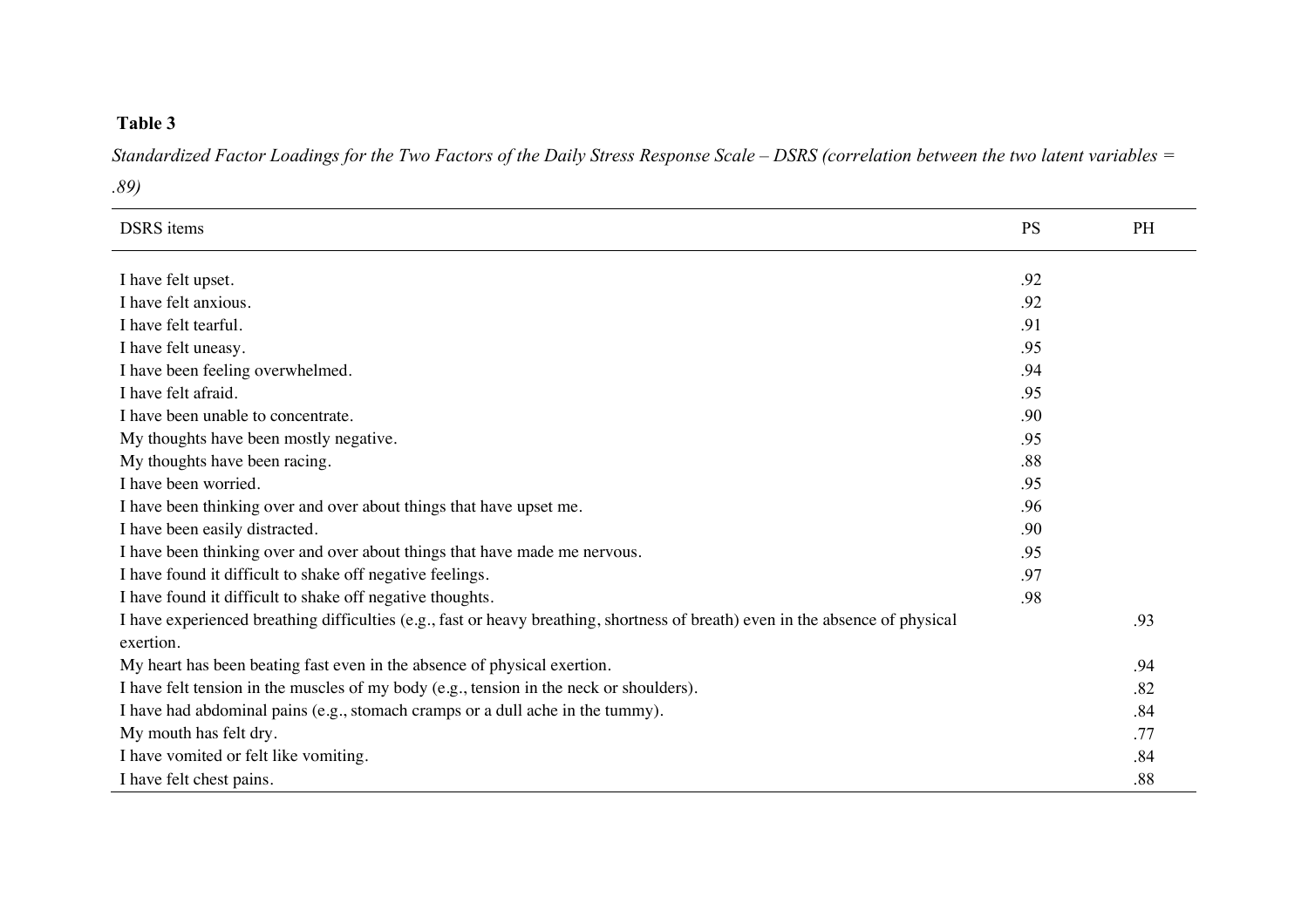| I have been experiencing pulsing in my ears.                                  | .86 |
|-------------------------------------------------------------------------------|-----|
| My heart has been racing.                                                     | .95 |
| In general, I have been sweating more than usual.                             | .84 |
| I have had difficulty swallowing foods, without any apparent physical reason. | .88 |
| I have had a pounding feeling in my head or chest.                            | .92 |
| I have felt lightheaded or dizzy.                                             | .87 |
| I have felt tired.                                                            | .83 |
| I have been shaking or shivering.                                             | .88 |

*Note.* PH = Physiological subscale; PS = Psychological subscale. All factor loadings are statistically significant at  $p < .001$ . All items are measured on 5-point Likert scale ( $0 =$  never,  $1 =$  rarely,  $2 =$  occasionally,  $3 =$  a lot of the time,  $4 =$  nearly all the time). Instructions for respondents: "Below is a list of common symptoms of stress. Please indicate how often in the last 24 hours, including now, you have felt or experienced each of the following symptoms".

To assess the criterion-related validity of the DSRS, the DSRS subscale scores were associated with external variables. Table 4 shows that although both DSRS subscales formed significant positive associations with external criteria, most of those associations varied in strength. Specifically, the DSRS psychological subscale scores formed moderate to strong positive correlations with the PSS, DASS stress, DASS anxiety, and DASS depression scores. The DSRS physiological subscale scores were moderately related with the PSS, DASS stress, and DASS depression scores, as well as strongly related with DASS anxiety scores. The correlation between both DSRS subscale scores and suicidality scores were positive yet weak. All these associations were in line with our predictions.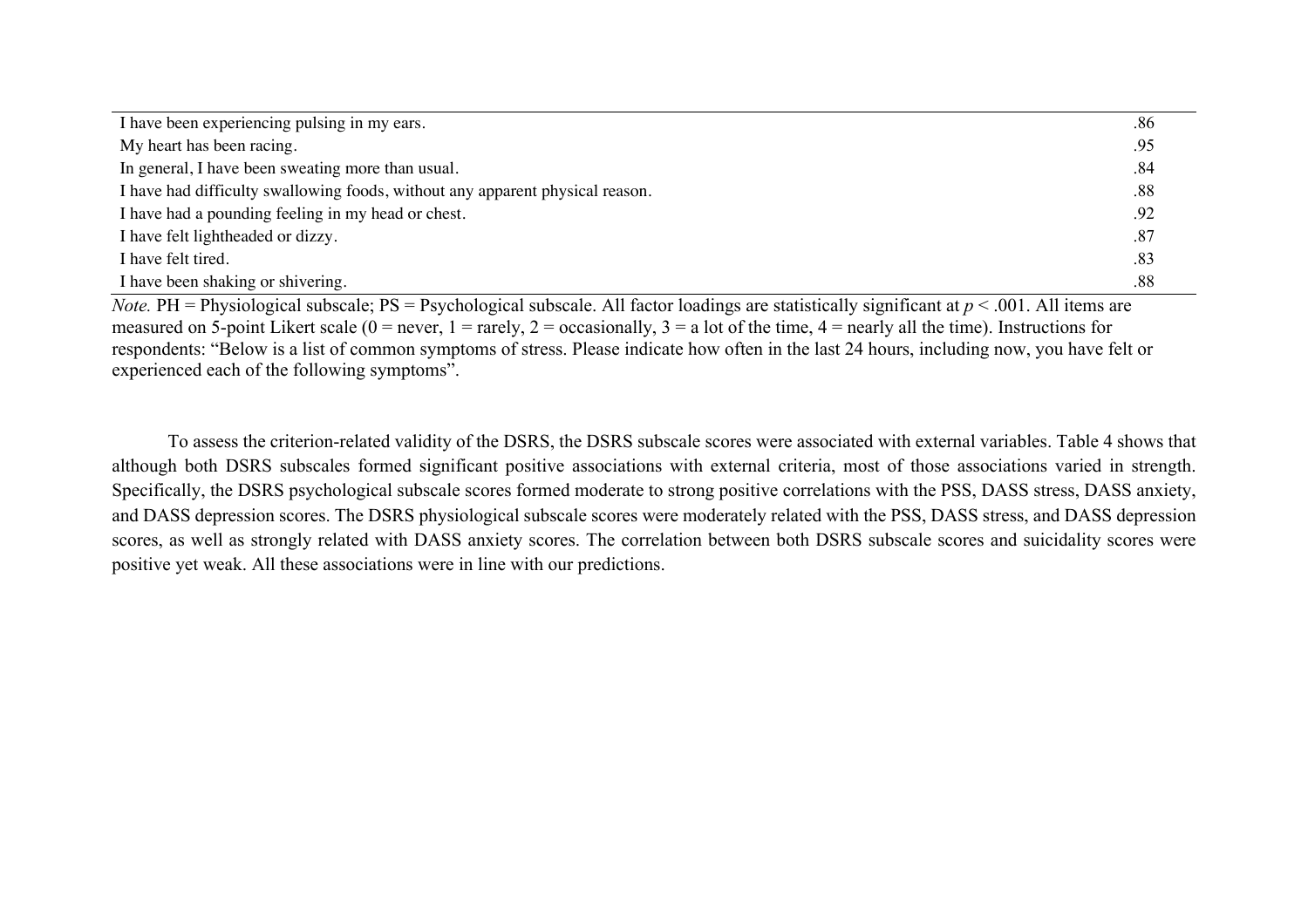# **Table 4**

| Variable                     | <b>DSRS</b><br>Psychological | <b>DSRS</b><br>Physiological | <b>PSS</b> | <b>DASS</b> Stress       | <b>DASS Anxiety</b>      | <b>DASS</b><br>Depression | Suicidality              |
|------------------------------|------------------------------|------------------------------|------------|--------------------------|--------------------------|---------------------------|--------------------------|
| <b>DSRS</b><br>Psychological | $\overline{\phantom{a}}$     | $.66*$                       | $.68*$     | $.73*$                   | $.62*$                   | $.71*$                    | $.39*$                   |
| <b>DSRS</b><br>Physiological |                              | $\overline{\phantom{0}}$     | .49*       | $.59*$                   | $.77*$                   | $.55*$                    | $.33*$                   |
| <b>PSS</b>                   |                              |                              |            | $.71*$                   | $.54*$                   | $.67*$                    | $.39*$                   |
| <b>DASS</b> Stress           |                              |                              |            | $\overline{\phantom{a}}$ | $.70*$                   | $.76*$                    | $.40*$                   |
| <b>DASS Anxiety</b>          |                              |                              |            |                          | $\overline{\phantom{a}}$ | $.65*$                    | $.37*$                   |
| <b>DASS</b><br>Depression    |                              |                              |            |                          |                          | -                         | $.55*$                   |
| Suicidality                  |                              |                              |            |                          |                          |                           | $\overline{\phantom{a}}$ |

*Associations between the Two DSRS Factors (Psychological and Physiological) and External Variables* 

*Note.* PSS = Perceived Stress Scale; DASS = Depression, Anxiety and Stress Scale.

 $* p < .00$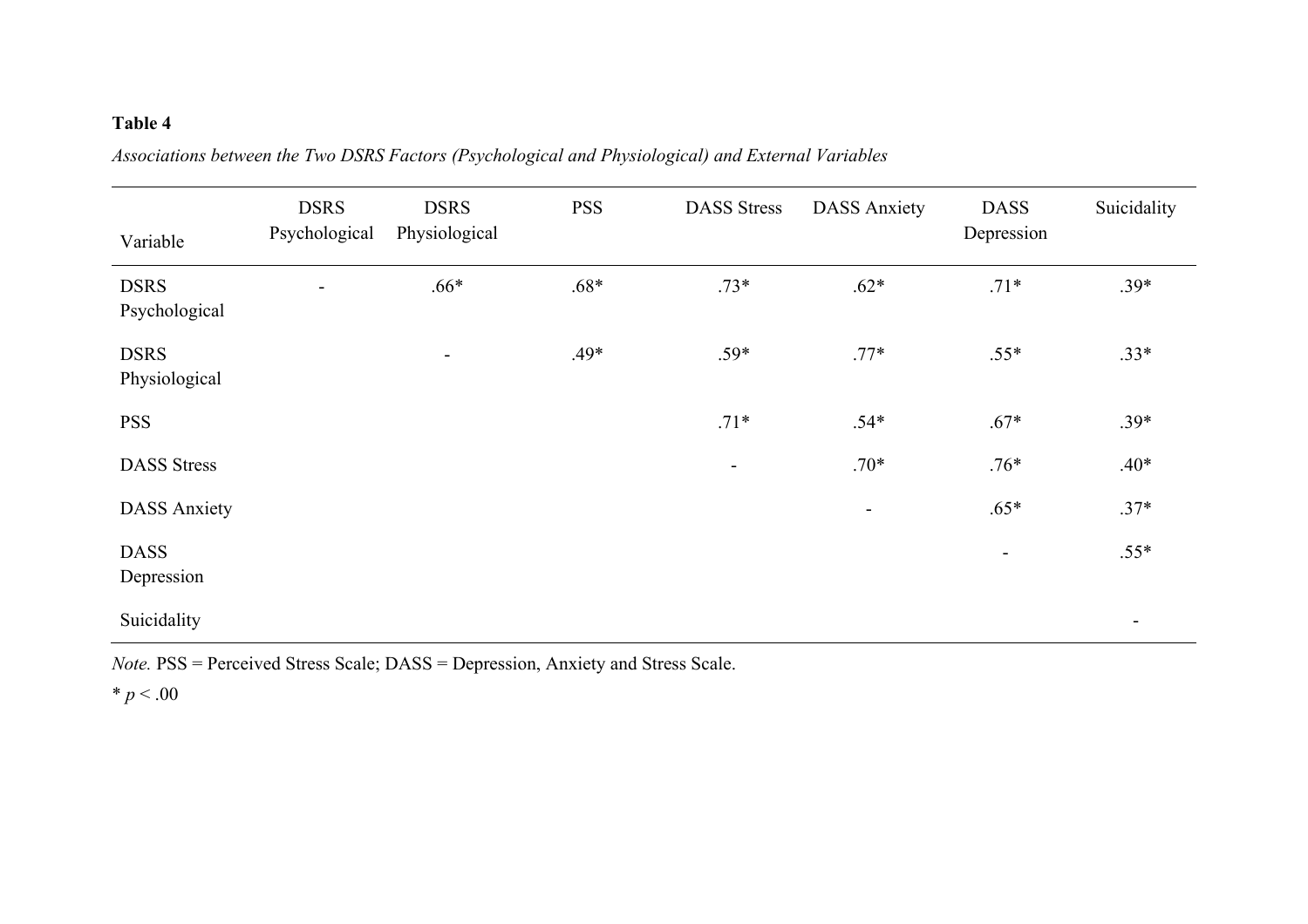Reliability of the DSRS factors was investigated using coefficient omega (McDonald, 1999). Results suggest that both psychological (.99) and physiological (.98) factors demonstrate excellent reliability (calculations based on a two-factor solution).

#### **Discussion**

Past research demonstrated that increased levels of stress over an extended period of time as well as exposure to extreme stress can lead to negative mental health and physical health consequences, including depression, anxiety, substance abuse, PTSD, suicidality, postoperative delirium, cardiovascular disease, high blood pressure, obesity, and diabetes (Cerejeira et al., 2013; Cheng & Chan, 2007; Cohen et al., 2007; Hammen, 2005; Holman et al., 2008; Shalev et al., 1998). Whenever possible, therefore, stress responses in contexts known to be stress-inducing should be monitored in real time to allow for more effective prevention of long-term negative outcomes. However, there is a lack of context-free, easy to administer measures which would comprehensively cover both psychological and physiological aspects of the stress response and yield themselves to the EMA methodology. To address these limitations, the main aim of the current study was to develop and validate the Daily Stress Response Scale (DSRS). The DSRS was found to be captured by two factors – psychological and physiological stress response. The results of the present study also provide strong support for the criterion-related validity of the DSRS as a measure of stress.

As predicted, the DSRS was found to encompass two correlated factors, which is consistent with the fact that stress is experienced at physiological (e.g., increased heart rate, accelerated breathing, muscle tension, dry mouth) and psychological (e.g., feelings of anxiety, frustration, tension, and rumination) levels (Epel et al., 2018; Payne, 1999). In contrast, the currently available, most frequently utilised measures of stress (such as the PSS and DASS stress) are typically shown to be represented by only one factor, which does not reflect the complex nature of stress as a construct experienced in the body as well as in the mind. This also limits the predictive utility of those measures. More specifically, such instruments do not allow researchers to ascertain whether psychological and physiological stress responses predict different outcomes. Our criterion-related validity analyses showed that both the PSS and DASS are more strongly related to the DSRS psychological factor than the physiological factor. This was expected and indicates that stress as assessed by these commonly used instruments is more of a reflection of psychological reaction rather than physiological reaction to stressors. Thus, future studies using the DSRS could contribute to a better understanding of predictors and consequences of physiological stress.

Interestingly, we found that the DSRS psychological subscale scores formed a strong positive relationship with the DASS depression scores, whereas the DSRS physiological subscale scores were strongly associated with anxiety scores. This finding is consistent with the conceptual distinction between the two disorders. Namely, depression is a mood disorder defined by having the feelings of guilt, helplessness, and worthlessness, that is, symptoms strongly grounded in cognitive and emotional processes. Symptoms of anxiety, in turn, are associated more frequently with physiological reactivity, such as feeling on edge or restless, and irritability. Although anxiety and depression are theoretically distinct, empirical investigations demonstrating differences between the two have been rare, and anxiety and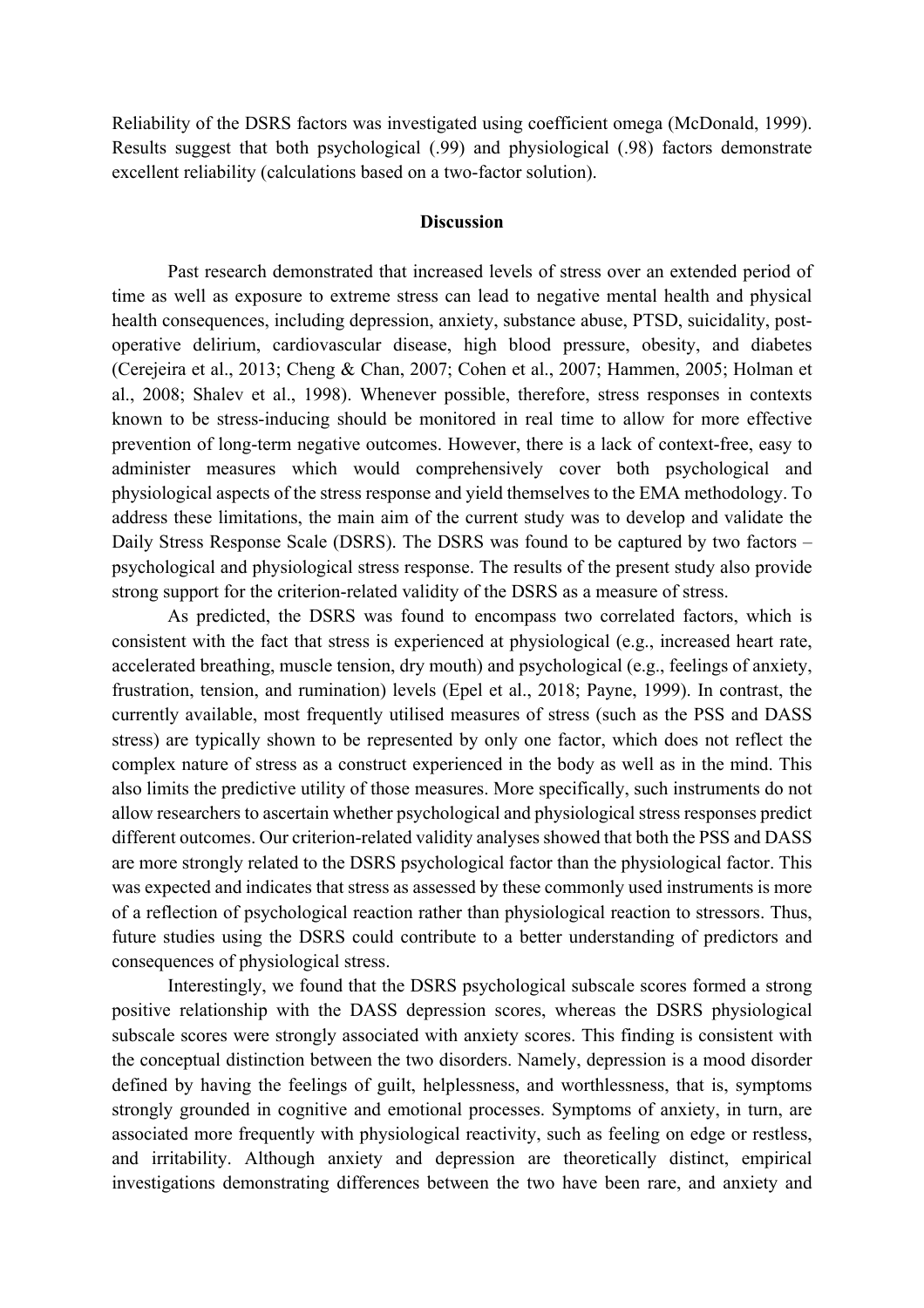depressive disorders were shown to be bidirectional risk factors for one another (Dobson, 1985; Jacobson & Newman, 2017). Therefore, the current finding is important in that it points to possible developmental pathways to anxiety and depression. However, longitudinal research is needed to explore this possibility.

There are certain limitations to this study that need to be considered. First, the results are based on self-report data which are subject to social desirability bias. However, we tried to control for this by including a lie scale and establishing stringent criteria for excluding responses from analyses. Another limitation of the study is that the majority of participants were female. Even though women make up approximately 60% of the student population in Poland, in our study the discrepancy between female and male participants was larger (80% vs. 20%). However, our sample composition reflects the gender composition of Polish medical students, 75% of whom are female (statistical data from Studencka Marka, n.d.). Still, future studies evaluating the DSRS should aim for a more gender-balanced sample. We also recommend that future studies are conducted with more diverse populations facing different types of stressors, including hospital patients awaiting minor and major surgeries. It is advisable that such studies also collect data on surgery-related adverse outcomes, such as postoperative delirium, depression, and anxiety, to determine a cut-off score on the DSRS that differentiates between patients with and without those adverse outcomes. An improved understanding of a patient's stress response can aid clinicians in reducing the risk of adverse outcomes. For example, patients with a particularly pronounced stress response prior to surgery could be targeted for psychological or educational interventions reducing stress and anxiety levels. In addition, the DSRS may be particularly useful for studying stress and its outcomes among war-affected populations and refugees, including those recently affected by the Russian invasion of Ukraine. Finally, since the DSRS was developed to enable the measurement stress reactions repeatedly over a period of time, future studies with the DSRS should utilise the EMA methodology. If necessary and justified by the context, such studies could reduce the DSRS reporting period from the last 24 hours to the last 12 hours or less.

Overall, the DSRS is a 30-item, easy-to-use stress response measure with acceptable psychometric properties. Based on CFA results, the scale consists of two subscales, psychological and physiological stress response, which form associations with related external criteria. The psychological stress response factor was more closely related to existing measures of stress than the physiological stress response factor. Future studies should evaluate the psychometric properties of the DSRS in greater depth and validate the measure using populations drawn from various settings, including those known to be particularly stressinducing.

## References

Bentler, P. M. (1990). Comparative fit indexes in structural models. *Psychological Bulletin, 107*(2), 238-246. https://doi.org/10.1037/0033-2909.107.2.238

Arnett, J. (2004). *Emerging adulthood: The winding road from the late teens through the twenties*. New York, NY: Oxford University Press.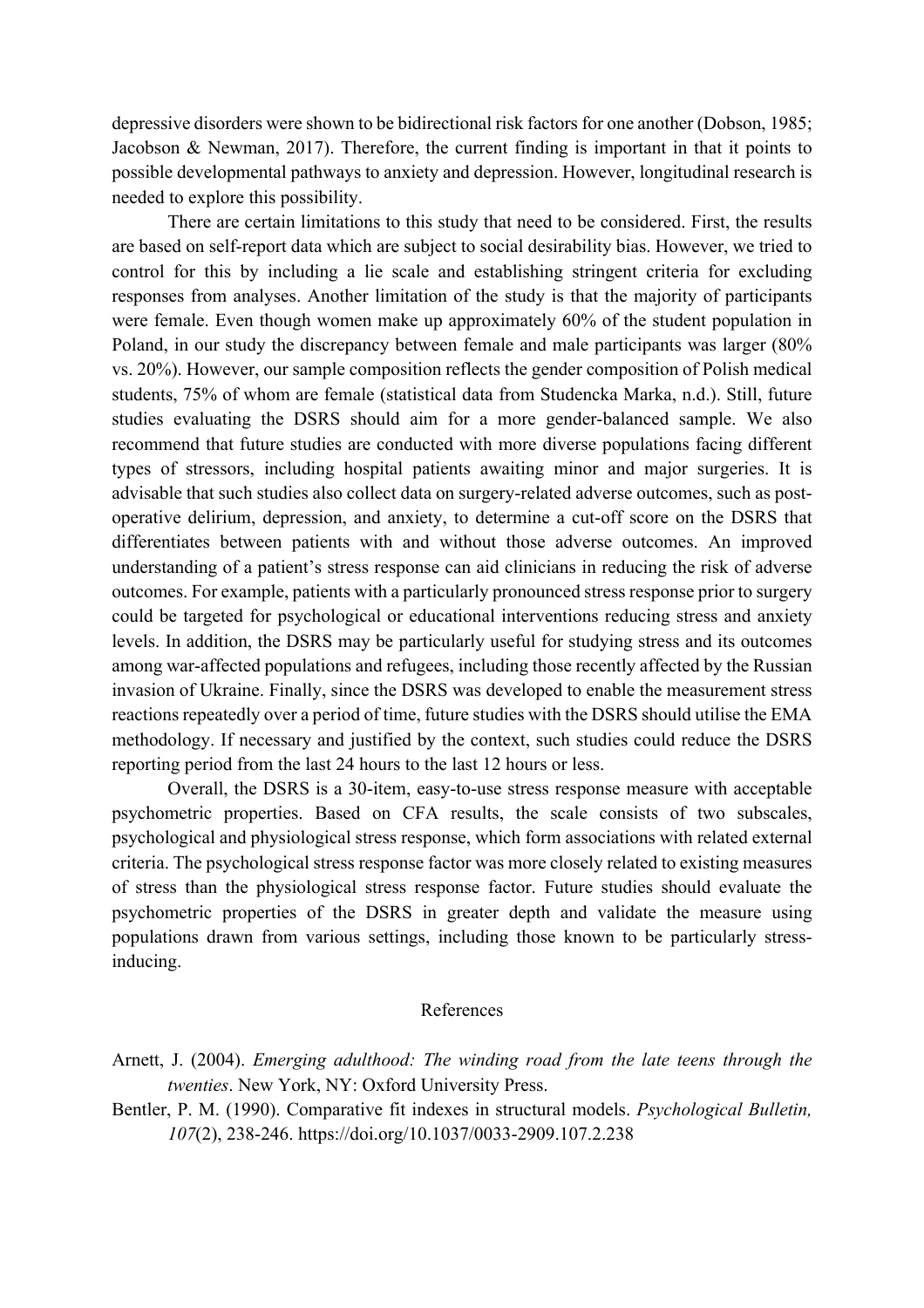- Browne, M. W., & Cudeck, R. (1993). Alternative ways of assessing model fit. In K. Bollen & J. Long (Eds.), *Testing structural equation models* (pp. 136-162). Newbury Park, CA: Sage.
- Caplan, R. D. (1983). Person-environment fit: Past, present, and future. In C. L. Cooper (Ed.), *Stress research* (pp. 35-78). New York, NY: Wiley.
- Cerejeira, J., Batista, P., Nogueira, V., Vaz-Serra, A., & Mukaetova-Ladinska, E. B. (2013). The stress response to surgery and postoperative delirium: evidence of hypothalamic– pituitary–adrenal axis hyperresponsiveness and decreased suppression of the gh/igf-1 axis. *Journal of Geriatric Psychiatry and Neurology, 26*(3), 185-194. https://doi.org/10.1177/0891988713495449
- Cheng, S. T., & Chan, A. C. (2007). Multiple pathways from stress to suicidality and the protective effect of social support in Hong Kong adolescents. *Suicide and Life-Threatening Behavior, 37*(2), 187-196. https://doi.org/10.1521/suli.2007.37.2.187
- Cohen, S., Janicki-Deverts, D., & Miller, G. E. (2007). Psychological stress and disease. *JAMA, 298*(14), 1685-1687. doi:10.1001/jama.298.14.1685
- Cohen, S., Kamarck, T., & Mermelstein, R. (1983). A global measure of perceived stress. *Journal of Health and Social Behavior, 24*(4), 385-396. https://www.jstor.org/stable/2136404
- Desborough, J. P. (2000). The stress response to trauma and surgery. *British Journal of Anaesthesia, 85*(1), 109-117. https://doi.org/10.1093/bja/85.1.109
- Dobson, K. S. (1985). The relationship between anxiety and depression. *Clinical Psychology Review, 5*(4), 307-324. https://doi.org/10.1016/0272-7358(85)90010-8
- Eysenck, S. B., Eysenck, H. J., & Barrett, P. (1985). A revised version of the psychoticism scale. *Personality and Individual Differences, 6*(1), 21-29. https://doi.org/10.1016/0191-8869(85)90026-1
- Epel, E. S., Crosswell, A. D., Mayer, S. E., Prather, A. A., Slavich, G. M., Puterman, E., & Mendes, W. B. (2018). More than a feeling: A unified view of stress measurement for population science. *Frontiers in Neuroendocrinology, 49*, 146-169. https://doi.org/10.1016/j.yfrne.2018.03.001
- Gray-Toft, P., & Anderson, J. G. (1981). The nursing stress scale: development of an instrument. *Journal of Behavioral Assessment, 3*(1), 11-23. https://doi.org/10.1007/BF01321348
- Gagnon, S. A., & Wagner, A. D. (2016). Acute stress and episodic memory retrieval: Neurobiological mechanisms and behavioral consequences. *Annals of the New York Academy of Sciences, 1369*(1), 55-75. https://doi.org/10.1111/nyas.12996
- Hammen, C. (2005). Stress and depression. *Annual Review of Clinical Psychology, 1*, 293- 319. https://doi.org/10.1146/annurev.clinpsy.1.102803.143938
- Hobfoll, S. E. (1989). Conservation of resources: A new attempt at conceptualizing stress. *American Psychologist, 44*(3), 513-524. https://doi.org/10.1037/0003-066X.44.3.513
- Holman, E. A., Silver, R. C., Poulin, M., Andersen, J., Gil-Rivas, V., & McIntosh, D. N. (2008). Terrorism, acute stress, and cardiovascular health: A 3-year national study following the September 11th attacks. *Archives of General Psychiatry, 65*(1), 73-80. doi:10.1001/archgenpsychiatry.2007.6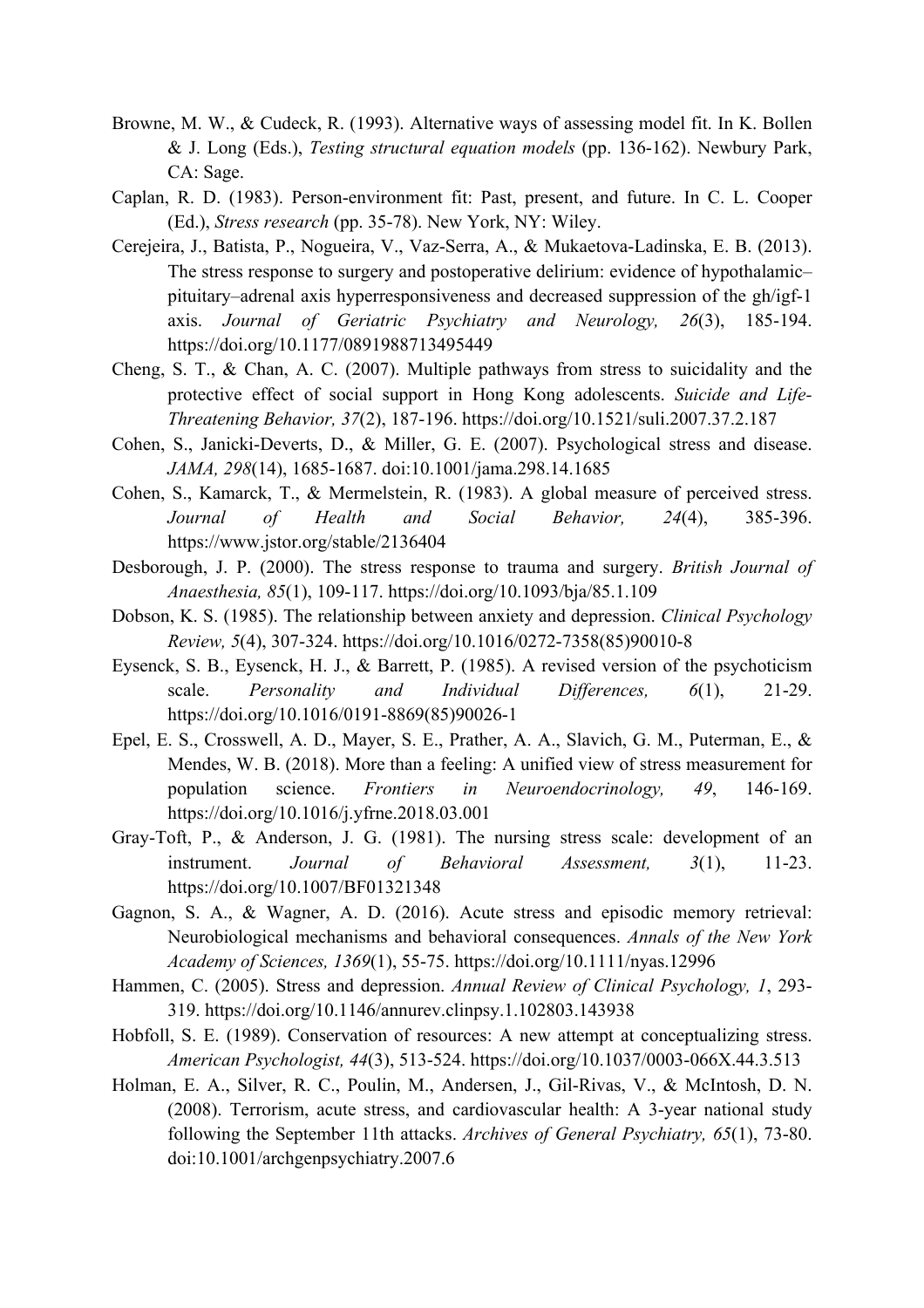- Jacobson, N. C., & Newman, M. G. (2017). Anxiety and depression as bidirectional risk factors for one another: A meta-analysis of longitudinal studies. *Psychological Bulletin, 143*(11), 1155-1200. https://doi.org/10.1037/bul0000111
- Joiner Jr, T. E., Pfaff, J. J., & Acres, J. G. (2002). A brief screening tool for suicidal symptoms in adolescents and young adults in general health settings: Reliability and validity data from the Australian National General Practice Youth Suicide Prevention Project. *Behaviour Research and Therapy, 40*(4), 471-481. https://doi.org/10.1016/S0005-7967(01)00017-1
- Juczyński, Z., & Ogińska-Bulik, N. (2009). Skala Odczuwanego Stresu PSS-10. In Z. Juczyński (ed.), *Narzędzia pomiaru stresu i radzenia sobie ze stresem* [Measurement tools in promotion and health psychology (pp. 11-22). Laboratory of Psychological Tests of the Polish Psychological Society
- Lazarus, R., & Folkman, S. (1984). *Stress, appraisal, and coping*. New York, NY: Springer.
- Lovibond, P. F., & Lovibond, S. H. (1995). The structure of negative emotional states: Comparison of the Depression Anxiety Stress Scales (DASS) with the Beck Depression and Anxiety Inventories. *Behaviour Research and Therapy, 33*(3), 335- 343. https://doi.org/10.1016/0005-7967(94)00075-U
- Makara-Studzińska, M., Tyburski, E. M., Załuski, M., Adamczyk, K., Mesterhazy, J., & Mesterhazy, A. (2021). Confirmatory Factor Analysis of Three Versions of the Depression Anxiety Stress Scale (DASS-42, DASS-21, and DASS-12) in Polish Adults. *Frontiers in Psychiatry*, *12*, 770532. doi: 10.3389/fpsyt.2021.770532
- Meadows, S. O., Brown, J. S., & Elder, G. H. (2006). Depressive symptoms, stress, and support: Gendered trajectories from adolescence to young adulthood. *Journal of Youth and Adolescence, 35*(1), 89-99. doi: 10.1007/s10964-005-9021-6
- McDonald, R. P. (1999). *Test theory: A unified approach*. Erlbaum.
- Metalsky, G. I., & Joiner, T. E. (1997). The hopelessness depression symptom questionnaire. *Cognitive Therapy and Research, 21*(3), 359-384. https://doi.org/10.1023/A:1021882717784
- Muthén, L. K., & Muthén, B. O. (1998–2010). *Mplus user's guide* (Sixth Edition). Los Angeles, CA: Muthén & Muthén.
- Payne, R. (1999). Stress at work: A conceptual framework. In J. Firth-Cozens & R. Payne (Eds.), *Stress in health professionals: Psychological and organisational causes and interventions* (pp. 3-16). Chichester, England: John Wiley & Sons Ltd.
- Pezdek, K. (2003). Event memory and autobiographical memory for the events of September 11, 2001. *Applied Cognitive Psychology, 17*(9), 1033-1045. https://doi.org/10.1002/acp.984
- Shalev, A. Y., Sahar, T., Freedman, S., Peri, T., Glick, N., Brandes, D., ... & Pitman, R. K. (1998). A prospective study of heart rate response following trauma and the subsequent development of posttraumatic stress disorder. *Archives of General Psychiatry, 55*(6), 553-559. doi:10.1001/archpsyc.55.6.553
- Shiffman, S., Stone, A. A., & Hufford, M. R. (2008). Ecological momentary assessment. *Annual Review of Clinical Psychology, 4*, 1-32. https://doi.org/10.1146/annurev.clinpsy.3.022806.091415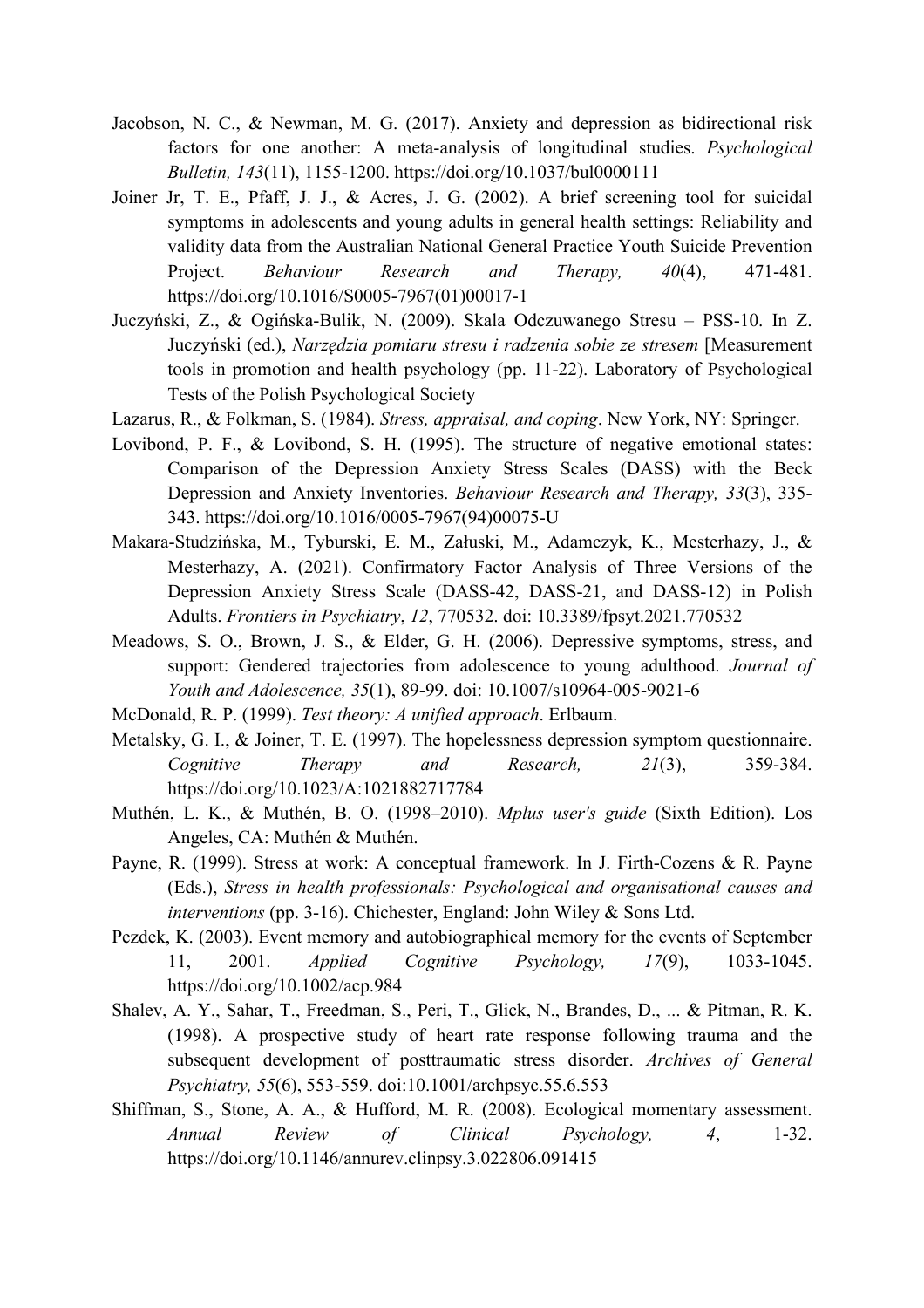- Steiger, J. H. (1990). Structural model evaluation and modification: An interval estimation approach. *Multivariate Behavioral Research, 25*(2), 173-180. https://doi.org/10.1207/s15327906mbr2502\_4
- Studencka Marka. (n.d.). *Studenci ze względu na płeć - ogółem i typy uczelni*. https://www.studenckamarka.pl/serwis.php?s=73&pok=2058
- Tucker, L. R., & Lewis, C. (1973). A reliability coefficient for maximum likelihood factor analysis. *Psychometrika, 38*, 1–10. https://doi.org/10.1007/BF02291170
- Van de Schoot, R., Lugtig, P., & Hox, J. (2012). A checklist for testing measurement invariance. *European Journal of Developmental Psychology, 9*(4), 486-492. https://doi.org/10.1080/17405629.2012.686740
- Wang, C., Pan, R., Wan, X., Tan, Y., Xu, L., Ho, C. S., & Ho, R. C. (2020). Immediate psychological responses and associated factors during the initial stage of the 2019 coronavirus disease (COVID-19) epidemic among the general population in China. *International Journal of Environmental Research and Public Health, 17*(5), 1729. https://doi.org/10.3390/ijerph17051729
- Zirkel, S. (1992). Developing independence in a life transition: Investing the self in the concerns of the day. *Journal of Personality and Social Psychology, 62*(3), 506-521. https://doi.org/10.1037/0022-3514.62.3.506
- Zirkel, S., & Cantor, N. (1990). Personal construal of life tasks: Those who struggle for independence. *Journal of Personality and Social Psychology, 58*(1), 172-185. https://doi.org/10.1037/0022-3514.58.1.172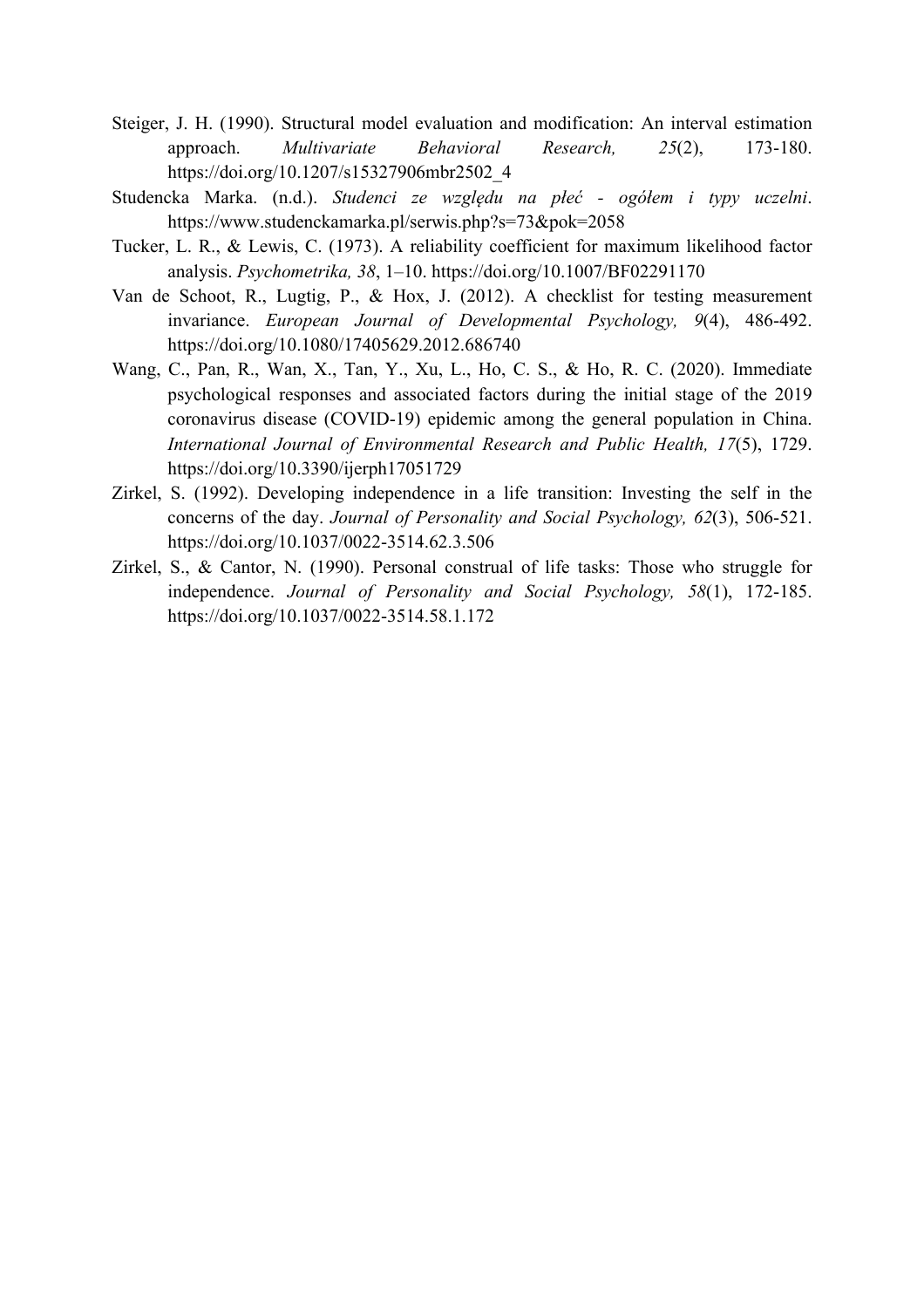# **APPENDIX A**

# **Daily Stress Response Scale (DSRS)**

The DSRS is a self-report scale designed to assess psychological and physiological reactions to daily stress in a context-free manner.

|                                                         | Below is a list of common symptoms of stress. Please  |           |            |                 |                          |                            |
|---------------------------------------------------------|-------------------------------------------------------|-----------|------------|-----------------|--------------------------|----------------------------|
| indicate how often in the last 24 hours, including now, |                                                       |           |            |                 |                          | Nearly all the<br>time (4) |
|                                                         | you have felt or experienced each of the following    |           |            |                 |                          |                            |
|                                                         | symptoms.                                             | Never (0) | Rarely (1) | Occasionally    | A lot of the<br>time (3) |                            |
|                                                         |                                                       |           |            | $\widetilde{2}$ |                          |                            |
| $\mathbf 1$                                             | I have felt upset.                                    |           |            |                 |                          |                            |
| $\overline{2}$                                          | I have felt anxious.                                  |           |            |                 |                          |                            |
| 3                                                       | I have felt tearful.                                  |           |            |                 |                          |                            |
| 4                                                       | I have felt uneasy.                                   |           |            |                 |                          |                            |
| 5                                                       | I have been feeling overwhelmed.                      |           |            |                 |                          |                            |
| 6                                                       | I have felt afraid.                                   |           |            |                 |                          |                            |
| $\overline{7}$                                          | I have been unable to concentrate.                    |           |            |                 |                          |                            |
| 8                                                       | My thoughts have been mostly negative.                |           |            |                 |                          |                            |
| 9                                                       | My thoughts have been racing.                         |           |            |                 |                          |                            |
| 10                                                      | I have been worried.                                  |           |            |                 |                          |                            |
| 11                                                      | I have been thinking over and over about things       |           |            |                 |                          |                            |
|                                                         | that have upset me.                                   |           |            |                 |                          |                            |
| 12                                                      | I have been easily distracted.                        |           |            |                 |                          |                            |
| 13                                                      | I have been thinking over and over about things       |           |            |                 |                          |                            |
|                                                         | that have made me nervous.                            |           |            |                 |                          |                            |
| 14                                                      | I have found it difficult to shake off negative       |           |            |                 |                          |                            |
|                                                         | feelings.                                             |           |            |                 |                          |                            |
| 15                                                      | I have found it difficult to shake off negative       |           |            |                 |                          |                            |
|                                                         | thoughts.                                             |           |            |                 |                          |                            |
| 16                                                      | I have experienced breathing difficulties (e.g., fast |           |            |                 |                          |                            |
|                                                         | or heavy breathing, shortness of breath) even in      |           |            |                 |                          |                            |
|                                                         | the absence of physical exertion.                     |           |            |                 |                          |                            |
| 17                                                      | My heart has been beating fast even in the            |           |            |                 |                          |                            |
|                                                         | absence of physical exertion.                         |           |            |                 |                          |                            |
| 18                                                      | I have felt tension in the muscles of my body (e.g.,  |           |            |                 |                          |                            |
|                                                         | tension in the neck or shoulders).                    |           |            |                 |                          |                            |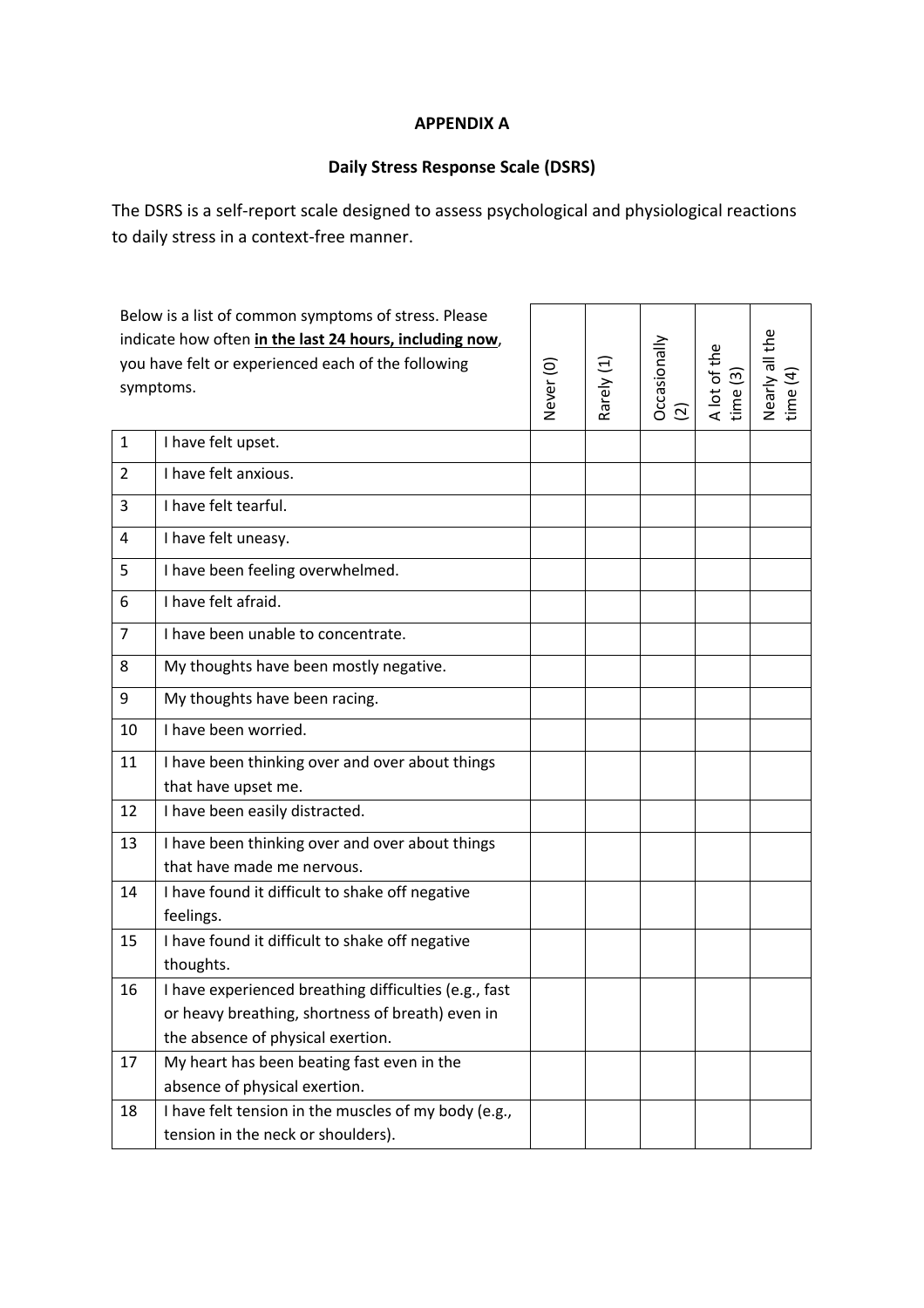| 19 | I have had abdominal pains (e.g., stomach cramps    |  |  |  |
|----|-----------------------------------------------------|--|--|--|
|    | or a dull ache in the tummy).                       |  |  |  |
| 20 | My mouth has felt dry.                              |  |  |  |
| 21 | I have vomited or felt like vomiting.               |  |  |  |
| 22 | I have felt chest pains.                            |  |  |  |
| 23 | I have been experiencing pulsing in my ears.        |  |  |  |
| 24 | My heart has been racing.                           |  |  |  |
| 25 | In general, I have been sweating more than usual.   |  |  |  |
| 26 | I have had difficulty swallowing foods, without any |  |  |  |
|    | apparent physical reason.                           |  |  |  |
| 27 | I have had a pounding feeling in my head or chest.  |  |  |  |
| 28 | I have felt lightheaded or dizzy.                   |  |  |  |
| 29 | I have felt tired.                                  |  |  |  |
| 30 | I have been shaking or shivering.                   |  |  |  |

Items 1-15 = psychological response to stress

Items 16-30 = physiological response to stress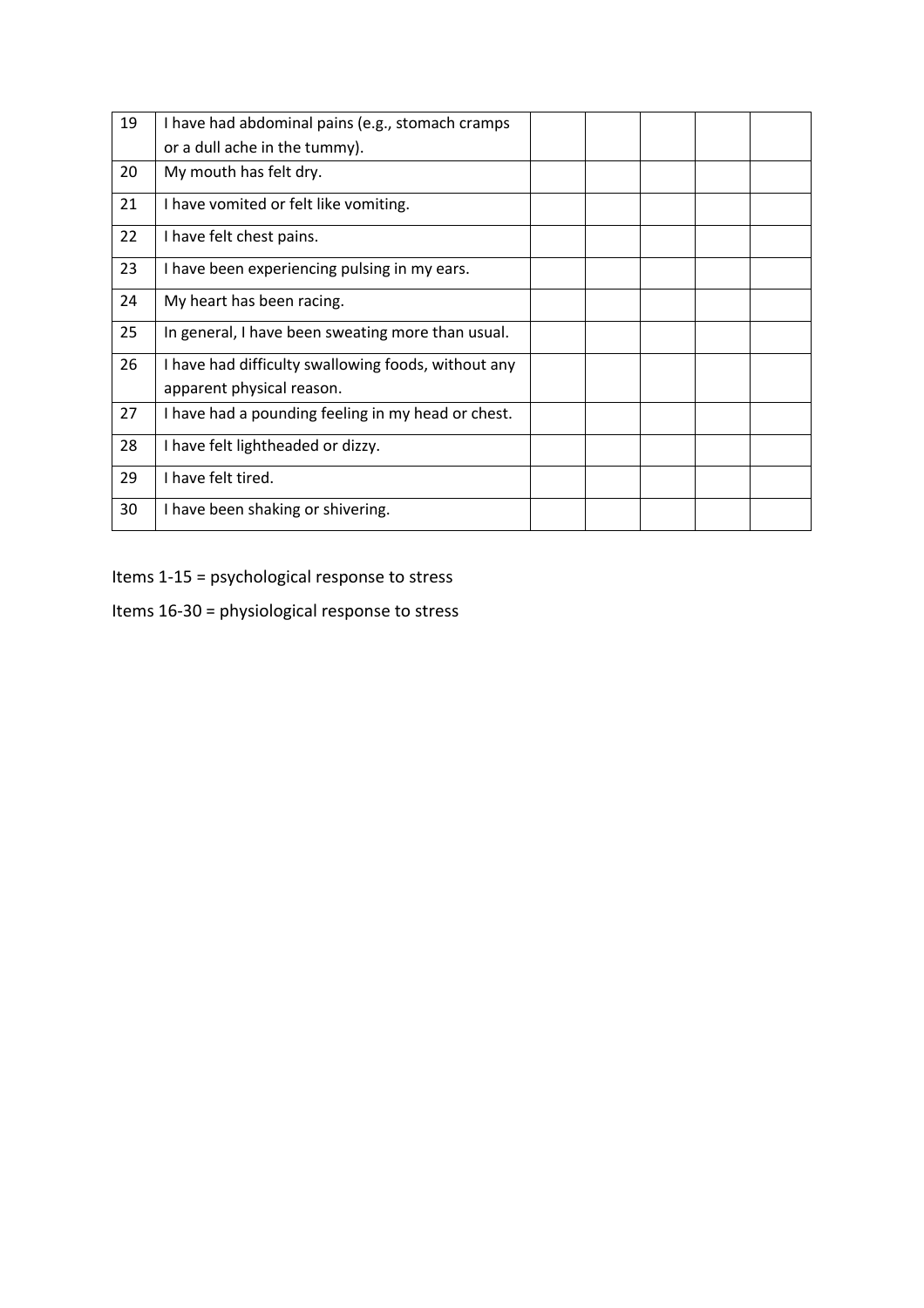# **APPENDIX B**

# **Daily Stress Response Scale (DSRS) – Polish version**

DSRS to skala samoopisowa zaprojektowana do oceny psychologicznych i fizjologicznych reakcji na codzienny stres w sposób bezkontekstowy.

|                | Poniżej znajduje się lista typowych objawów stresu.  |           |            |             |            |             |
|----------------|------------------------------------------------------|-----------|------------|-------------|------------|-------------|
|                | Wskaż, jak często w ciągu ostatnich 24 godzin, w tym |           |            |             |            |             |
|                | teraz, odczuwałeś/aś lub doświadczałeś/aś każdego z  | Nigdy (0) | Rzadko (1) | Czasami (2) | Często (3) | Prawie cały |
|                | następujących objawów.                               |           |            |             |            | cas(4)      |
| $\mathbf{1}$   | Byłem/am zasmucony/a.                                |           |            |             |            |             |
| $\overline{2}$ | Byłem/am zaniepokojony/a.                            |           |            |             |            |             |
| 3              | Chciało mi się płakać.                               |           |            |             |            |             |
| 4              | Czułem/am się niespokojny/a.                         |           |            |             |            |             |
| 5              | Czułem/am się przytłoczony/a.                        |           |            |             |            |             |
| 6              | Odczuwałem/am obawę.                                 |           |            |             |            |             |
| $\overline{7}$ | Nie byłem/am w stanie się skoncentrować.             |           |            |             |            |             |
| 8              | Moje myśli były w większości negatywne.              |           |            |             |            |             |
| 9              | Miałem/am gonitwę myśli.                             |           |            |             |            |             |
| 10             | Martwiłem/am się.                                    |           |            |             |            |             |
| 11             | Wciąż myślałem/am o rzeczach, które mnie             |           |            |             |            |             |
|                | zasmuciły.                                           |           |            |             |            |             |
| 12             | Łatwo było mnie zdekoncentrować.                     |           |            |             |            |             |
| 13             | Wciąż myślałem/am o rzeczach, które sprawiły, że     |           |            |             |            |             |
|                | byłem/am zdenerwowany/a.                             |           |            |             |            |             |
| 14             | Trudno mi było pozbyć się negatywnych uczuć.         |           |            |             |            |             |
| 15             | Trudno mi było pozbyć się negatywnych myśli.         |           |            |             |            |             |
| 16             | Miałem/am trudności z oddychaniem (np. ciężki        |           |            |             |            |             |
|                | lub szybki oddech, brak tchu), nawet kiedy nie       |           |            |             |            |             |
|                | wykonywałem/am żadnego wysiłku fizycznego.           |           |            |             |            |             |
| 17             | Moje serce szybko biło, nawet kiedy nie              |           |            |             |            |             |
|                | wykonywałem/am żadnego wysiłku fizycznego.           |           |            |             |            |             |
| 18             | Czułem napięcie w mięśniach (np. napięcie szyi lub   |           |            |             |            |             |
|                | ramion).                                             |           |            |             |            |             |
| 19             | Miałem bóle brzucha (np., skurcze lub tępy ból).     |           |            |             |            |             |
| 20             | Czułem/am suchość w ustach.                          |           |            |             |            |             |